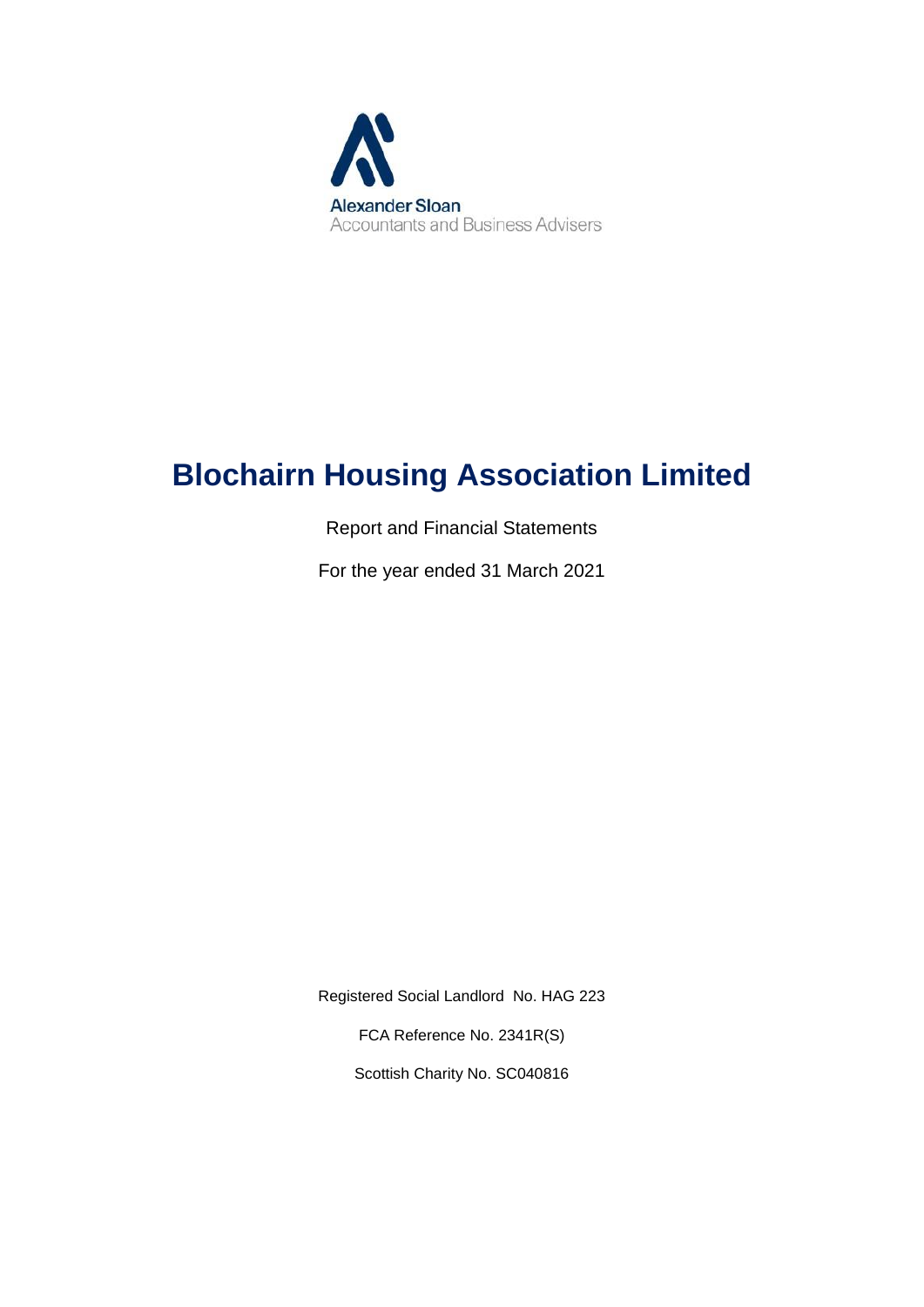# **REPORT AND FINANCIAL STATEMENTS FOR THE YEAR ENDED 31 MARCH 2021**

| <b>Contents</b>                                             | Page            |
|-------------------------------------------------------------|-----------------|
| Members of the Management Committee, Executive and Advisers | $\mathbf{1}$    |
| Report of the Management Committee                          | $2 - 6$         |
| Report by the Auditors on corporate governance matters      | $\overline{7}$  |
| Report of the Auditors                                      | $8 - 11$        |
| Statement of comprehensive income                           | 12 <sub>2</sub> |
| Statement of financial position                             | 13              |
| Statement of cash flows                                     | 14              |
| Statement of changes in equity                              | 15              |
| Notes to the financial statements                           | $16 - 33$       |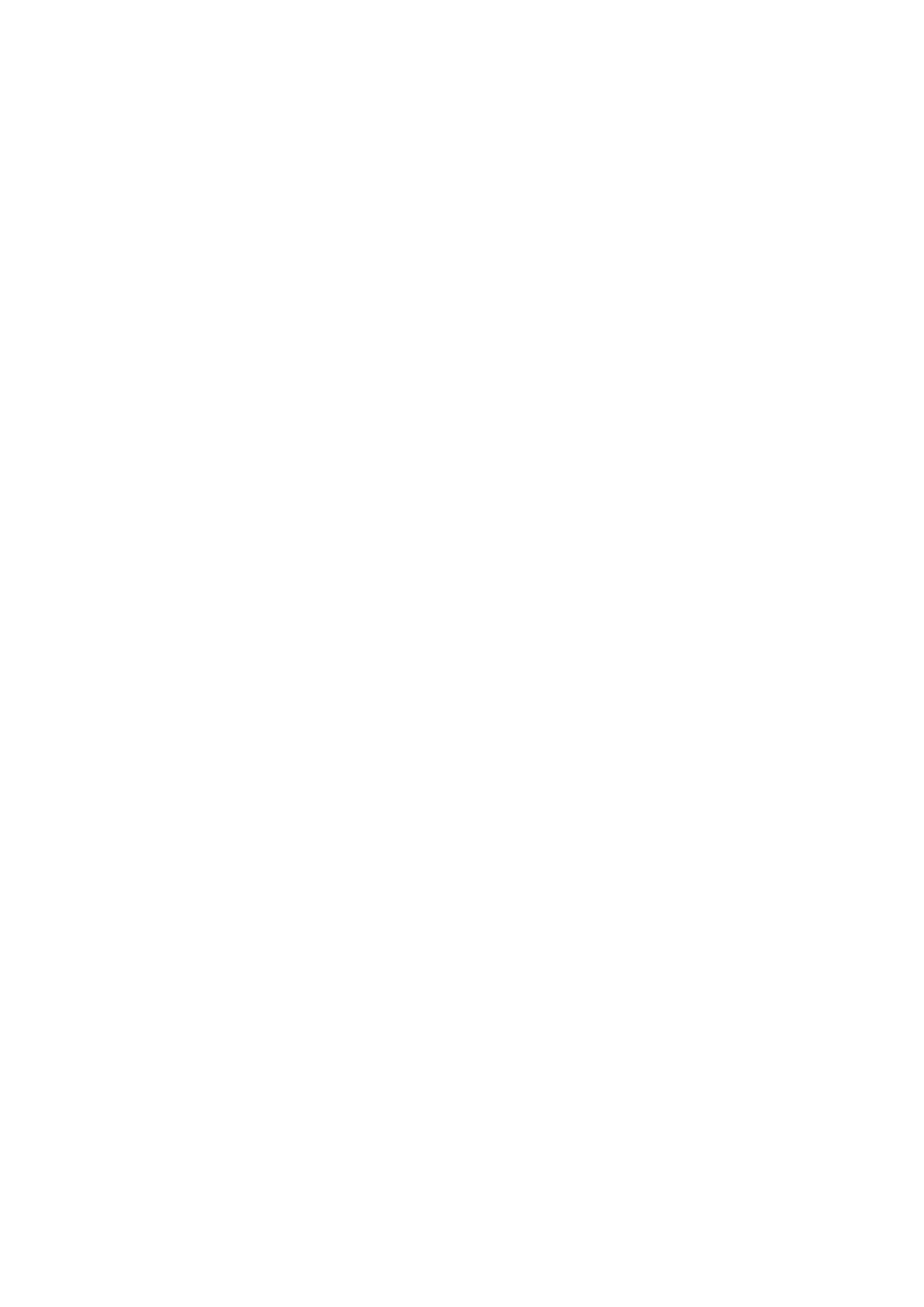# **MANAGEMENT COMMITTEE, EXECUTIVE AND ADVISERS FOR THE YEAR ENDED 31 MARCH 2021**

### **MANAGEMENT COMMITTEE**

| Lynsey Morgan          | Resigned 01/09/2020 |
|------------------------|---------------------|
| Joan Reuston           | Chairperson         |
| <b>Frances Tierney</b> |                     |
| Olga Vassiljeva        | Secretary           |
| Manal Eshelli          |                     |
| Andy Duffus            | Resigned 01/09/2020 |
| Michelle Murray-Moore  | Vice-Chair          |
| Sheena Stephen         |                     |
| Rose McLeish           | Resigned 01/09/2020 |
| Sakina Masih           |                     |
| <b>Catherine Neil</b>  |                     |
| Lazarous Chisela       |                     |
| Ewa Wojcik             |                     |
| Denise Doherty         | Resigned 01/09/2020 |

### **EXECUTIVE OFFICER**

Michael Carberry **Director** 

#### **REGISTERED OFFICE**

1 Blochairn Road Royston **Glasgow** G21 2ED

### **EXTERNAL AUDITORS INTERNAL AUDITORS**

Accountants and Business Advisers 180 St Vincent Street Glasgow G2 5SG

#### **BANKERS**

RBS UK Corporate Banking Kirkstane House 139 St Vincent Street Glasgow G2 5JF

### **SOLICITORS**

Alexander Sloan Wylie and Bisset 168 Bath Street Glasgow G2 4TP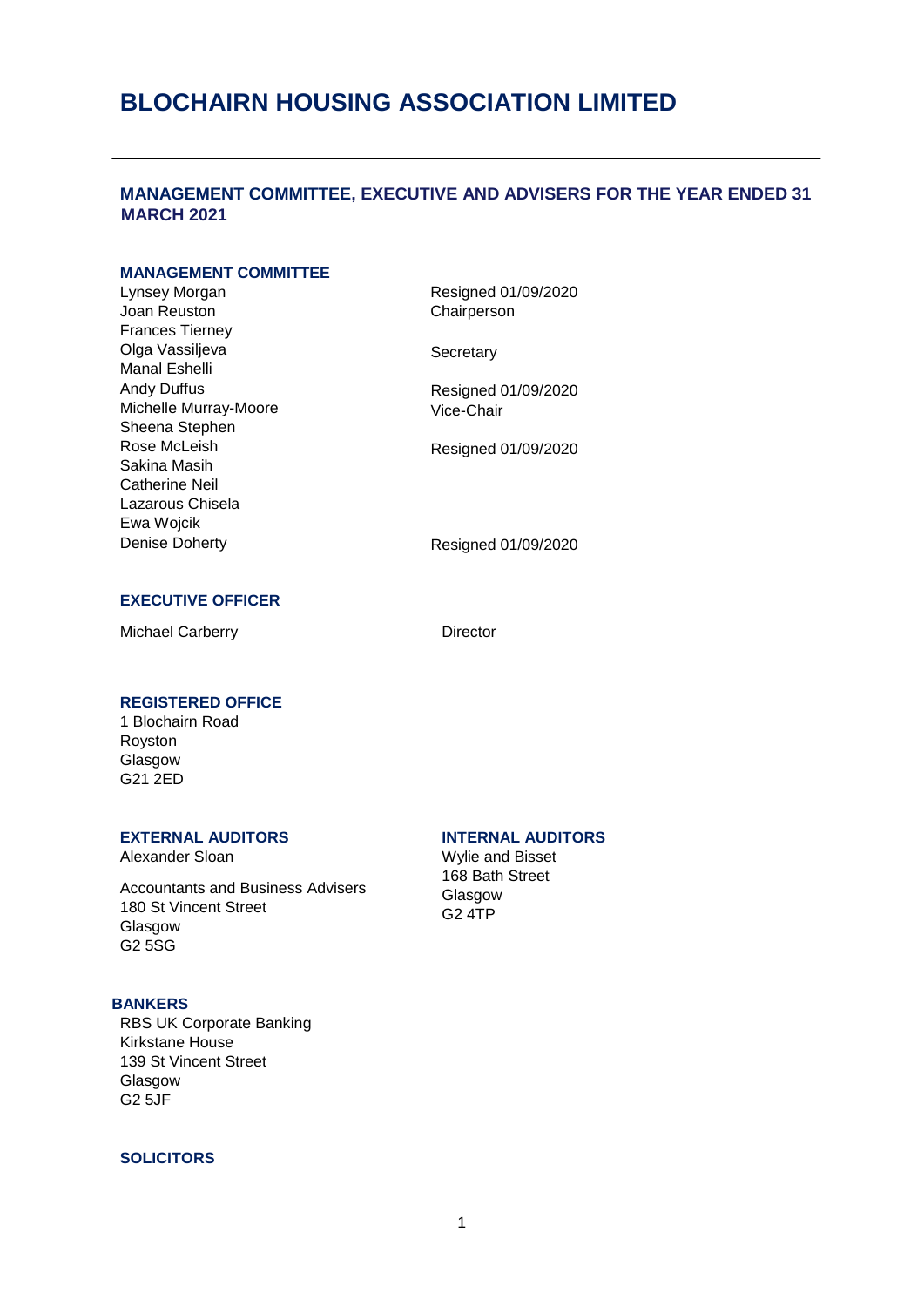Mellicks 160 Hope Street Glasgow G2 2TL

# **BLOCHAIRN HOUSING ASSOCIATION LIMITED**

## **REPORT OF THE MANAGEMENT COMMITTEE FOR THE YEAR ENDED 31 MARCH 2021**

The Management Committee presents its report and the financial statements for the year ended 31 March 2021.

### **Legal Status**

 $\overline{a}$ 

The Association is registered with the Financial Conduct Authority as a Co-operative and Community Benefit Society (No. 2341R(S)), the Scottish Housing Regulator as a registered social landlord (No. HAG 223) under the Housing (Scotland) Act 2010 and as is a registered Scottish Charity with the charity number SC040816.

#### **Principal Activities**

The principal activities of the Association are the provision and management of affordable rented accommodation.

#### **Review of Business and Future Developments**

In the financial year to 31 March 2021 our business was conducted in accordance with agreed policies and procedures which are freely available to the general public. Openness and accountability are important elements in our success.

The Covid 19 global pandemic forced our office closed to the public on 23 March 2020. However, we continued to provide a service, including a repairs service, for residents. Three of our four staff members opted to work from the office, with appropriate social distancing and PPE. The fourth staff member worked from home until August 2020 before returning to work from the office.

Three staff members tested Positive for Covid 19 in late October 2020 and all four were in isolation for 10 days.

We continued our programme of buying houses that become available on the open market in our immediate area. We bought four houses, with a total outlay of £447,500. All four were in our Blochairn Place development which was completed in 2011 and which won 'Development of the Year in Scotland' in the Herald Property awards.

Our ethos is one of continuous improvement. Even small, incremental improvements are important. Tenant Satisfaction is high (the 2017 Tenant Survey saw Satisfaction results as Overall 95%; Repairs Service 97% and Management of the Neighbourhood 93%). It is important to maintain and to try to improve upon these high standards.

Several years after the introduction of Universal Credit by the Department of Work and Pensions the system is still chaotic and brings hardship to tenants. Tenants continue to pay their rent, albeit many with difficulty and some with the aid of Discretionary Housing Payment. We manage the situation and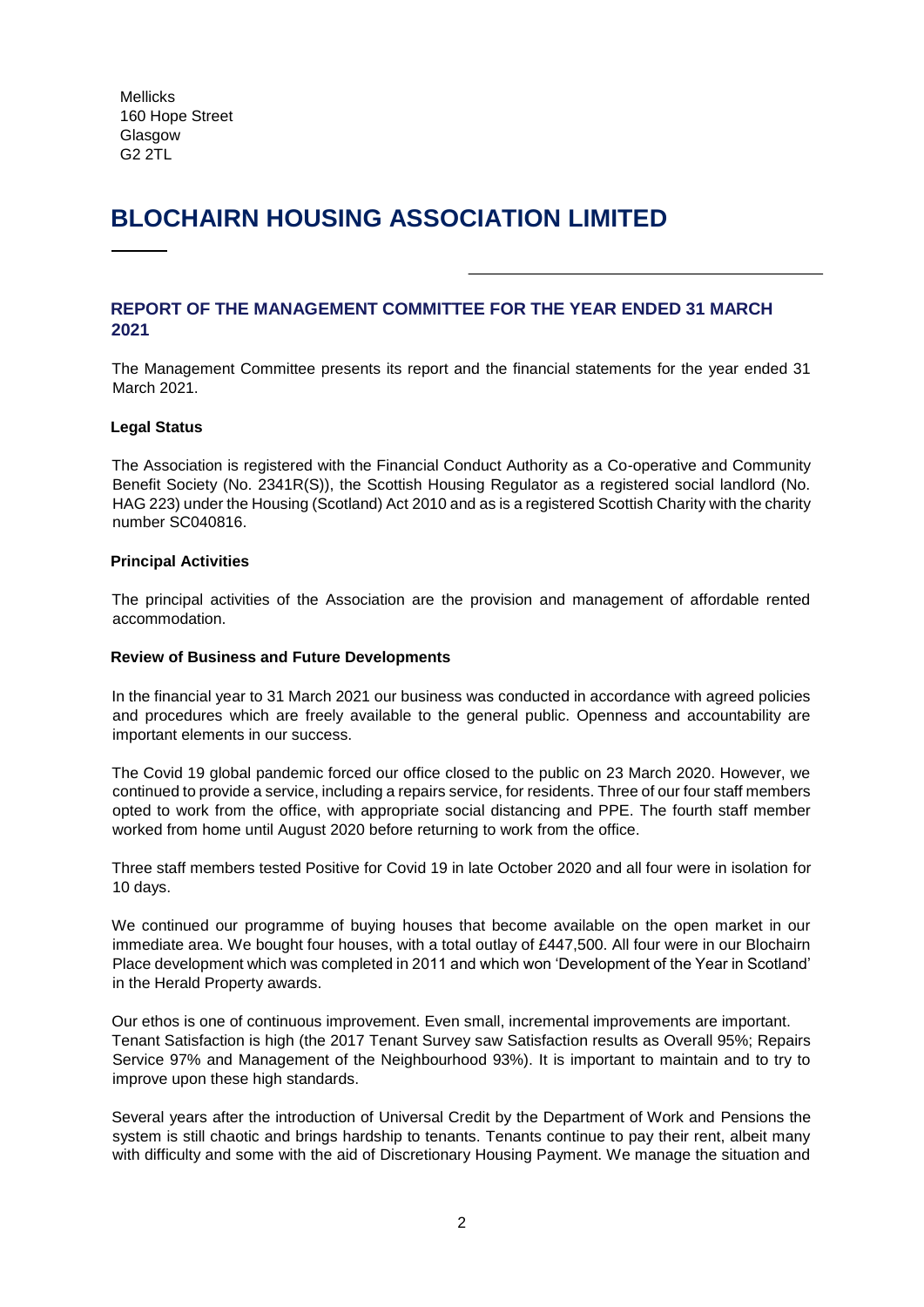protect our interests whilst providing additional support services for residents, including on financial management and Welfare Benefits Advice.

A Major Repairs programme was completed in summer 2019 for our tenement properties modernised in 1990's. The programme provided new external wall insulation, gutters, downpipes, facia, all common windows and doors and door entry systems. The specification will reduce future maintenance costs.

We employ fewer staff than other, similar, organisations. We manage this by engaging with residents to ensure a collaborative approach.

# **BLOCHAIRN HOUSING ASSOCIATION LIMITED**

## **REPORT OF THE MANAGEMENT COMMITTEE FOR THE YEAR ENDED 31 MARCH 2021**

#### **Review of Business and Future Developments (Contd.)**

L

We introduced a Tenant Bonus Scheme in 2001, the first housing organisation in Glasgow to do so. Tenants are encouraged to keep to their tenancy conditions, to be a good neighbour and to show respect and consideration for others. At Christmas 2020, in view of the Covid 19 global pandemic, we offered the bonus to every tenant. The scheme helps us to make a real and lasting difference, helping to make Blochairn a place where people want to live and are proud to say they come from.

In 2014 we called together all community owned organisations, Glasgow City Council, Local Councillors and MSP's to seek a strategic approach to the completion of the regeneration of the wider Royston area and to protect the public investment already made. From this meeting the Royston Strategy Group was formed. Several community projects have been achieved or are ongoing, with funding of c.£1 million flowing in to Royston.

The Strategy Group structure enabled the Royston Coronavirus Response Group to be quickly established in March 2020 to provide a co-ordinated effort to support vulnerable residents and families. Again, funding from the Scottish Government and other sources was brought to the wider Royston community.

Despite the Covid 19 global pandemic 'lockdowns' we continued to provide services to residents, both tenants and owners, and ended the year in a strong financial position.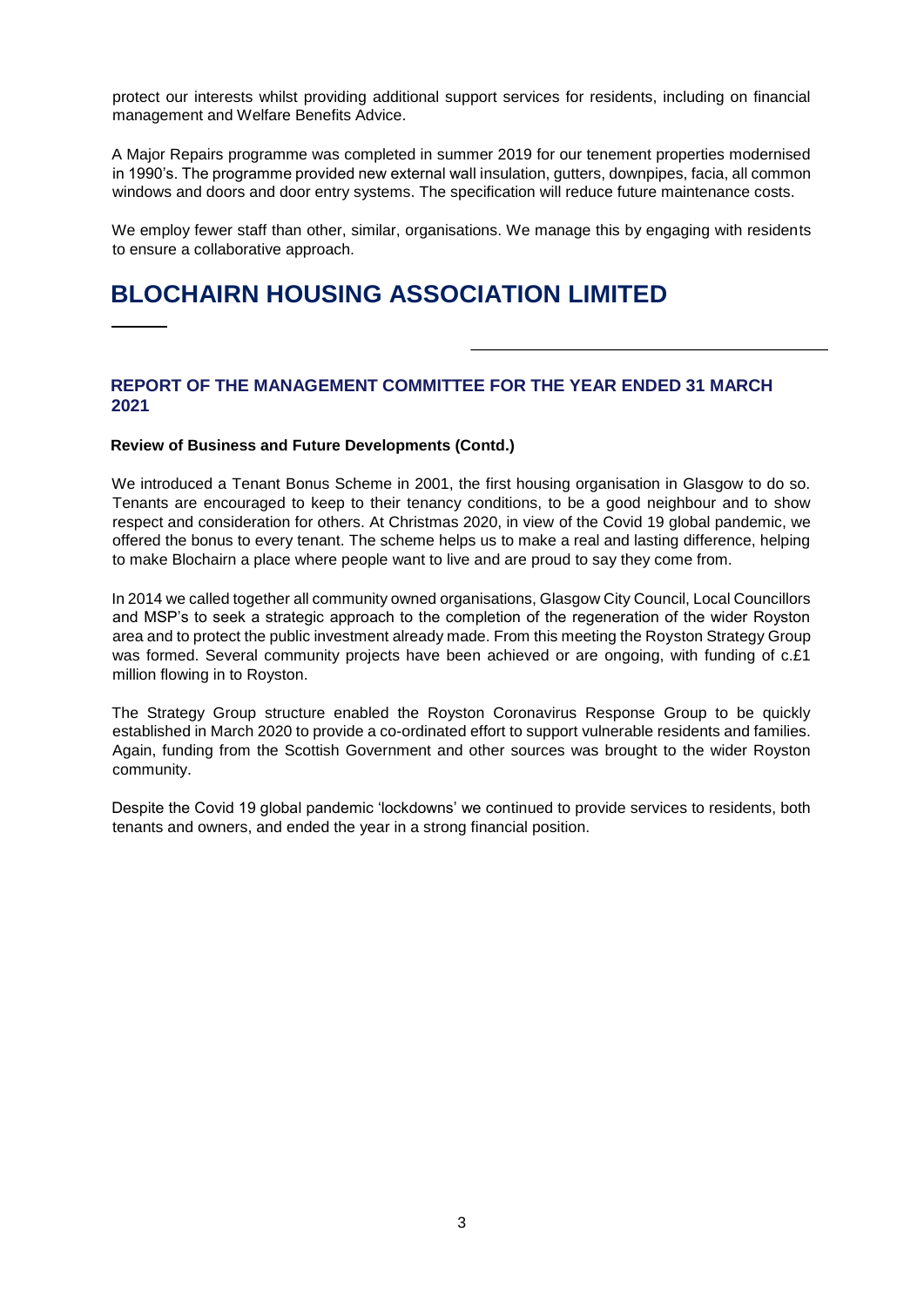# **REPORT OF THE MANAGEMENT COMMITTEE FOR THE YEAR ENDED 31 MARCH 2021**

#### **Management Committee and Executive Officers**

L

The members of the Management Committee and the Executive officers are listed on page 1.

Each member of the Management Committee holds one fully paid share of £1 in the Association. The Executive Officers hold no interest in the Association's share capital and, although not having the legal status of directors, they act as executives within the authority delegated by the Management Committee.

The members of the Management Committee are also trustees of the charity. Members of the Management Committee are appointed by the members at the Association's Annual General Meeting.

#### **Statement of Management Committee's Responsibilities**

The Co-operative and Community Benefit Societies Act 2014 requires the Management Committee to prepare financial statements for each financial year that give a true and fair view of the state of affairs of the Association and of the surplus or deficit of the Association for that period. In preparing those financial statements the Management Committee is required to:

- select suitable accounting policies and then apply them consistently;
- make judgements and estimates that are reasonable and prudent;
- state whether applicable accounting standards have been followed, subject to any material departures disclosed and explained in the financial statements;
- prepare the financial statements on a going concern basis unless it is inappropriate to presume that the Association will continue in business; and
- prepare a statement on internal financial control.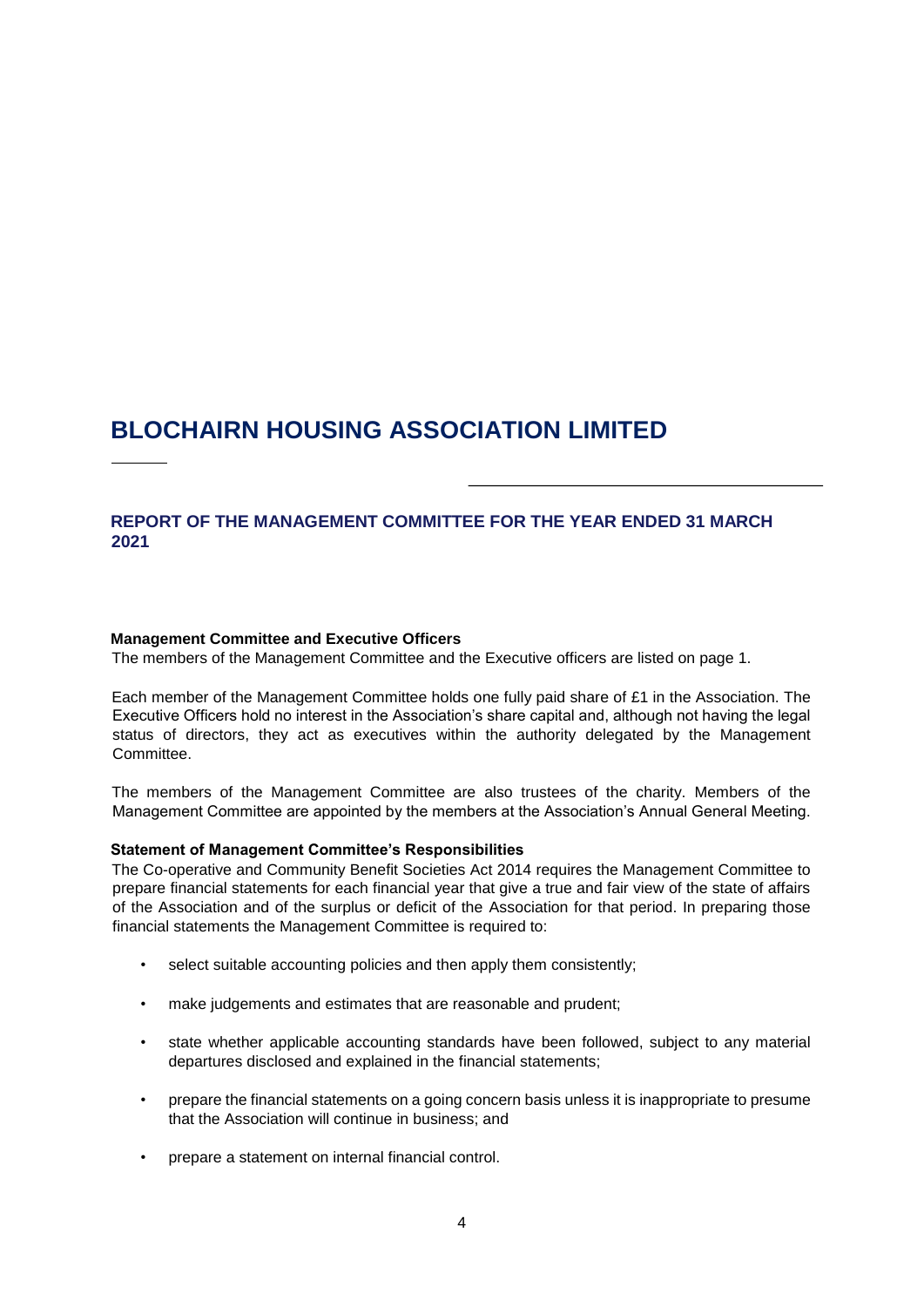The Management Committee is responsible for keeping proper accounting records which disclose with reasonable accuracy at any time the financial position of the Association and to enable them to: ensure that the financial statements comply with the Co-operative and Community Benefit Societies Act 2014, the Housing (Scotland) Act 2010 and the Determination of Accounting Requirements 2019. It is also responsible for safeguarding the assets of the Association and hence for taking reasonable steps for the prevention and detection of fraud and other irregularities. It is also responsible for ensuring the Association's suppliers are paid promptly.

#### **Going Concern**

Based on its budgetary and forecasting processes the Management Committee has a reasonable expectation that the Association has adequate resources to continue in operational existence for the foreseeable future; therefore, it continues to adopt the going concern basis of accounting in preparing the annual financial statements.

# **BLOCHAIRN HOUSING ASSOCIATION LIMITED**

### **REPORT OF THE MANAGEMENT COMMITTEE FOR THE YEAR ENDED 31 MARCH 2021**

### **Statement on Internal Financial Control**

The Management Committee acknowledges its ultimate responsibility for ensuring that the Association has in place a system of controls that is appropriate for the business environment in which it operates. These controls are designed to give reasonable assurance with respect to:

- the reliability of financial information used within the Association, or for publication;
- the maintenance of proper accounting records:
- the safeguarding of assets against unauthorised use or disposition.

It is the Management Committee's responsibility to establish and maintain systems of internal financial control. Such systems can only provide reasonable and not absolute assurance against material financial misstatement or loss. Key elements of the Association's systems include ensuring that:

- formal policies and procedures are in place, including the ongoing documentation of key systems and rules relating to the delegation of authority, which allow the monitoring of controls and restrict the unauthorised use of Association's assets;
- experienced and suitably qualified staff take responsibility for important business functions and annual appraisal procedures have been established to maintain standards of performance;
- forecasts and budgets are prepared which allow the management team and the Management Committee to monitor key business risks, financial objectives and the progress being made towards achieving the financial plans set for the year and for the medium term;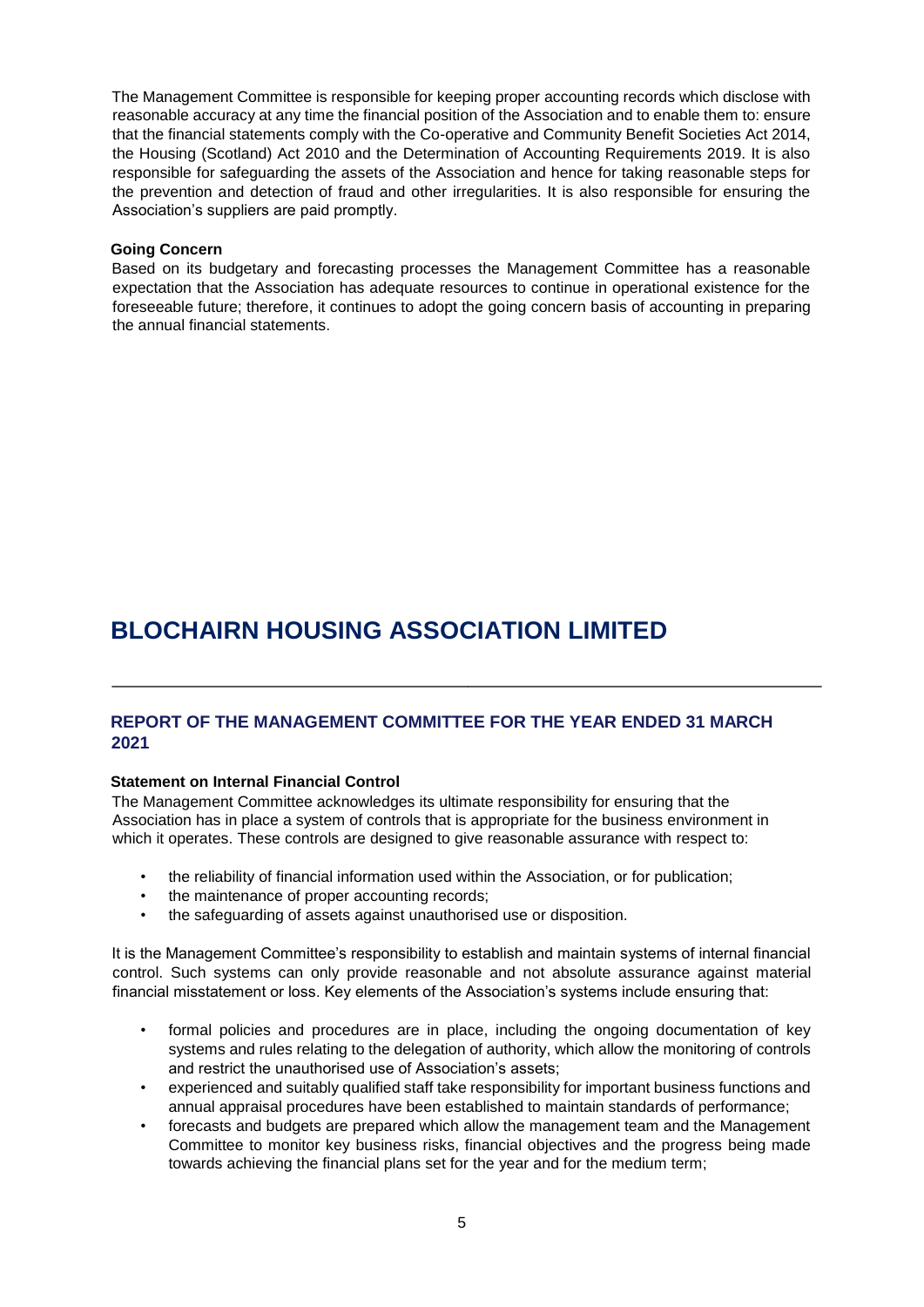- quarterly financial management reports are prepared promptly, providing relevant, reliable and up to date financial and other information, with significant variances from budget being investigated as appropriate;
- regulatory returns are prepared, authorised and submitted promptly to the relevant regulatory bodies;
- all significant new initiatives, major commitments and investment projects are subject to formal authorisation procedures, through the Management Committee;
- the Management Committee receives reports from management and from the external and internal auditors to provide reasonable assurance that control procedures are in place and are being followed and that a general review of the major risks facing the Association is undertaken;
- formal procedures have been established for instituting appropriate action to correct any weaknesses identified through internal or external audit reports.

The Management Committee has reviewed the effectiveness of the system of internal financial control in existence in the Association for the year end 31 March 2021. No weaknesses were found in the internal financial controls which resulted in material losses, contingencies or uncertainties which require disclosure in the financial statements or in the auditor's report on the financial statements.

#### **Donations**

During the year the Association made charitable donations of £250 (2020 - £762).

#### **Disclosure of Information to the Auditor**

The members of the Management Committee at the date of approval of these financial statements have confirmed, as far as they are aware, that there is no relevant information of which the auditors are unaware. They confirm that they have taken all steps that they ought to have taken to make themselves aware of any relevant audit information and to establish that it has been communicated to the auditors.

# **BLOCHAIRN HOUSING ASSOCIATION LIMITED**

### **REPORT OF THE MANAGEMENT COMMITTEE FOR THE YEAR ENDED 31 MARCH 2021**

#### **Auditor**

L

A resolution to reappoint the Auditors, Alexander Sloan, Accountants and Business Advisers, will be proposed at the Annual General Meeting.

#### **By order of the Management Committee**



**Secretary** 29 June 2021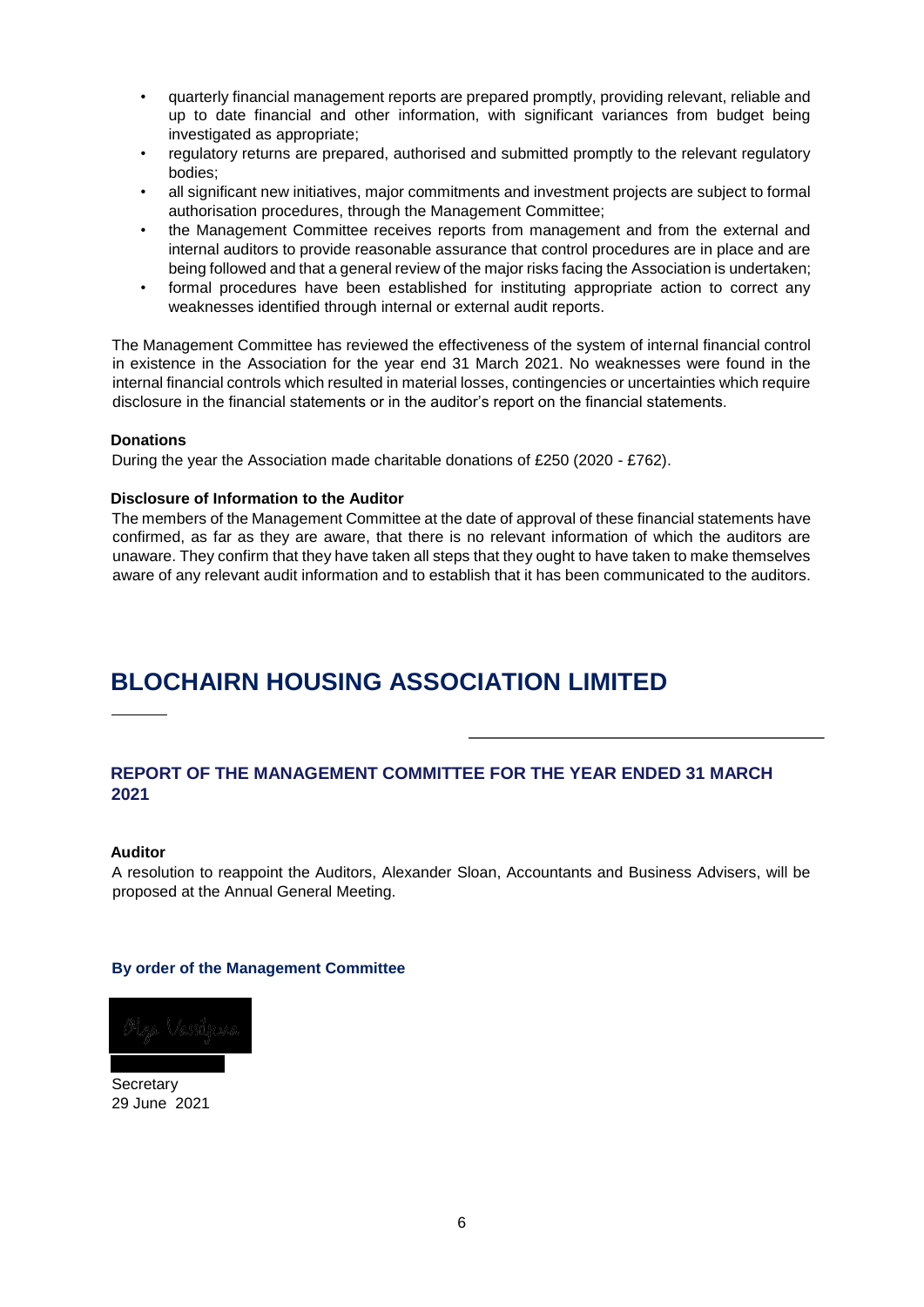# **REPORT BY THE AUDITORS TO THE MEMBERS OF BLOCHAIRN HOUSING ASSOCIATION LIMITED ON CORPORATE GOVERNANCE MATTERS**

In addition to our audit of the financial statements, we have reviewed your statement on page 4 concerning the Association's compliance with the information required by the Regulatory Standards in respect of internal financial controls contained in the publication "Our Regulatory Framework" and associated Regulatory Advice Notes which are issued by the Scottish Housing Regulator.

### **Basis of Opinion**

We carried out our review having regard to the requirements to corporate governance matters within Bulletin 2006/5 issued by the Financial Reporting Council. The Bulletin does not require us to review the effectiveness of the Association's procedures for ensuring compliance with the guidance notes, nor to investigate the appropriateness of the reason given for non-compliance.

### **Opinion**

In our opinion the Statement of Internal Financial Control on page 5 has provided the disclosures required by the relevant Regulatory Standards within the publication "Our Regulatory Framework" and associated Regulatory Advice Notes issued by the Scottish Housing Regulator in respect of internal financial controls and is consistent with the information which came to our attention as a result of our audit work on the financial statements.

Through enquiry of certain members of the Management Committee and Officers of the Association and examination of relevant documents, we have satisfied ourselves that the Management Committee's Statement on Internal Financial Control appropriately reflects the Association's compliance with the information required by the relevant Regulatory Standards in respect of internal financial controls contained within the publication "Our Regulatory Framework" and associated Regulatory Advice Notes issued by the Scottish Housing Regulator in respect of internal financial controls.

Alexander Stoan

**ALEXANDER SLOAN**  Accountants and Business Advisers Statutory Auditors GLASGOW 29 June 2021

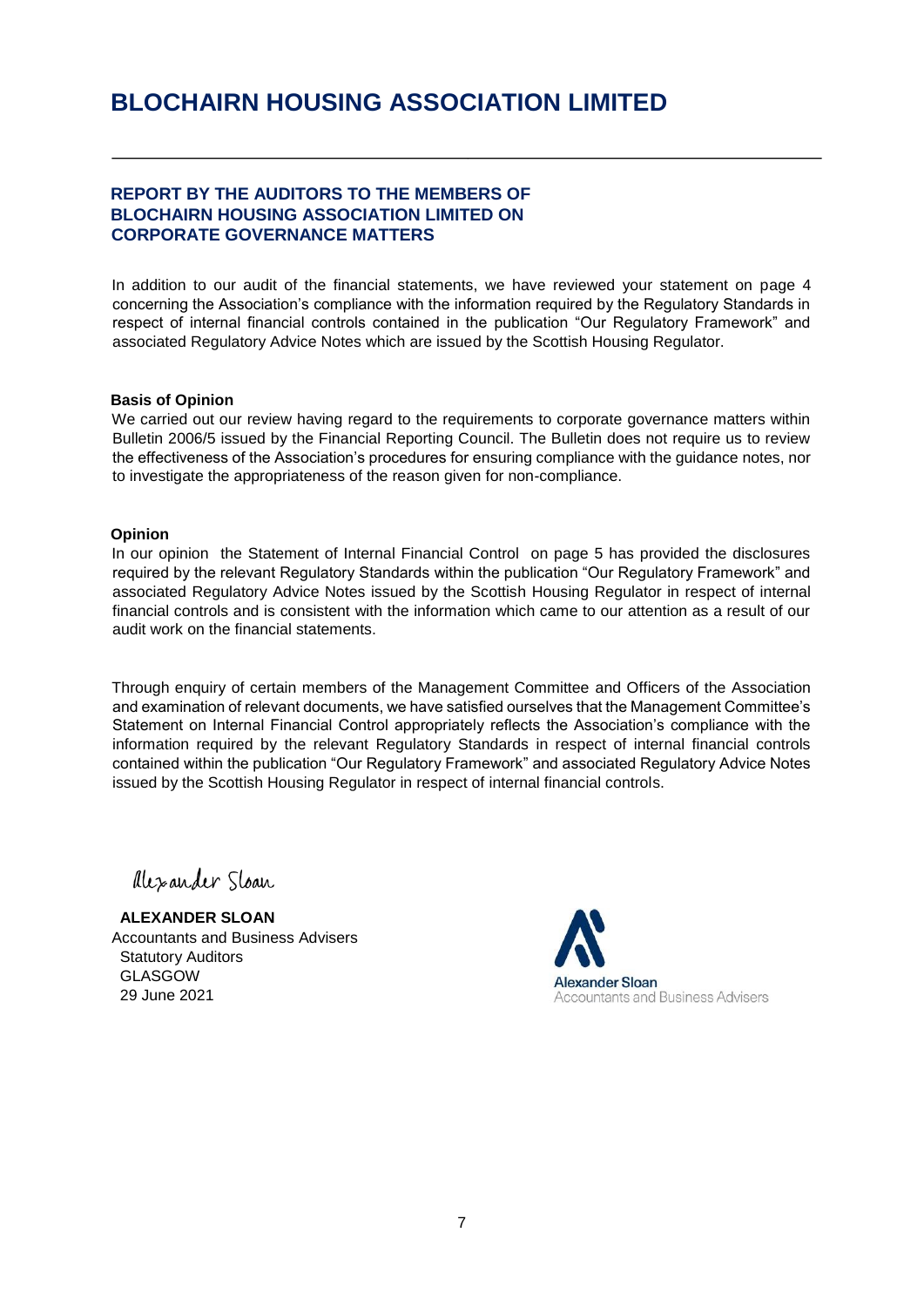# **INDEPENDENT AUDITORS' REPORT TO THE MEMBERS OF BLOCHAIRN HOUSING ASSOCIATION LIMITED FOR THE YEAR ENDED 31 MARCH 2021**

#### **Opinion**

 $\overline{a}$ 

We have audited the financial statements of Blochairn Housing Association Limited (the 'Association') for the year ended 31 March 2021 which comprise the Statement of Comprehensive Income, Statement of Financial Position, Statement of Cash Flows, Statement of Changes in Equity and related notes, including a summary of significant accounting policies. The financial reporting framework that has been applied in their preparation is applicable law and United Kingdom Accounting Standards, including Financial Reporting Standard 102 "The Financial Reporting Standard applicable in the UK and Republic of Ireland" (United Kingdom Generally Accepted Accounting Practice).

In our opinion the financial statements:

- give a true and fair view of the state of the Association's affairs as at 31 March 2021 and of the surplus for the year then ended;
- have been properly prepared in accordance with United Kingdom Generally Accepted Accounting Practice; and
- have been prepared in accordance with the requirements of the Co-operative and Community Benefit Societies Act 2014, the Housing (Scotland) Act 2010 and the Determination of Accounting Requirements 2019.

#### **Basis of Opinion**

We conducted our audit in accordance with International Standards on Auditing (UK) (ISAs (UK)) and applicable law. Our responsibilities under those standards are further described in the auditor's responsibilities for the audit of the financial statements section of our report. We are independent of the Association in accordance with the ethical requirements that are relevant to our audit of the financial statements in the United Kingdom, including the Financial Reporting Council's Ethical Standard and we have fulfilled our other ethical responsibilities in accordance with these requirements. We believe that the audit evidence we have obtained is sufficient and appropriate to provide a basis for our audit opinion.

#### **Conclusions relating to going concern**

In auditing the financial statements, we have concluded that the Management Committee's use of the going concern basis of accounting in the preparation of the financial statements is appropriate.

Based on the work we have performed, we have not identified any material uncertainties relating to events or conditions that, individually or collectively, may cast significant doubt on the Association's ability to continue as a going concern for a period of at least twelve months from when the financial statements are authorised for issue.

Our responsibilities and the responsibilities of the Management Committee with respect to going concern are described in the relevant sections of this report.

#### **Other Information**

The Management Committee is responsible for the other information. The other information comprises the information contained in the annual report, other than the financial statements and our auditor's report thereon. Our opinion on the financial statements does not cover the other information and, except to the extent otherwise explicitly stated in our report, we do not express any form of assurance conclusion thereon.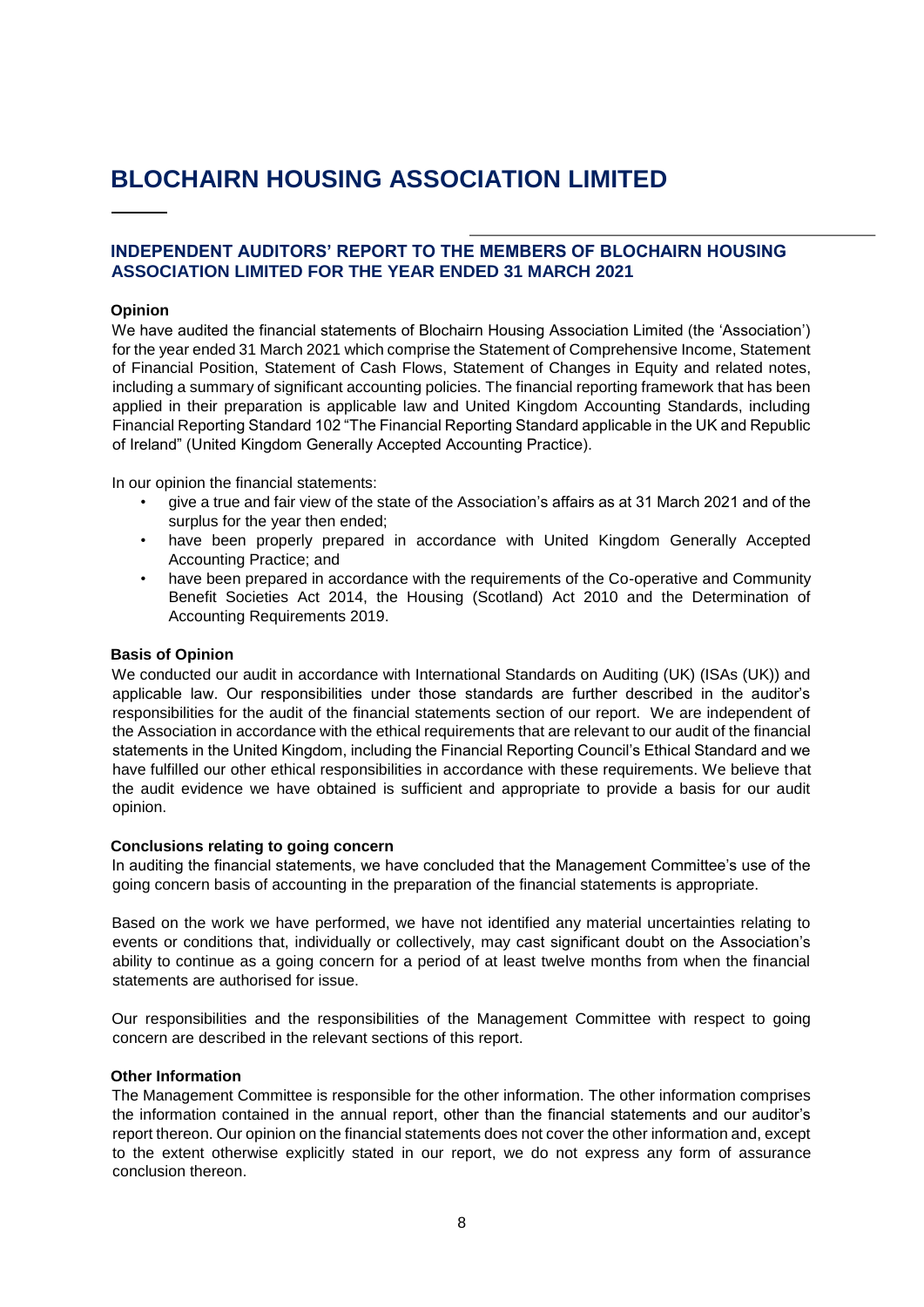# **INDEPENDENT AUDITORS' REPORT TO THE MEMBERS OF BLOCHAIRN HOUSING ASSOCIATION LIMITED FOR THE YEAR ENDED 31 MARCH 2021 (continued)**

### **Other Information (Contd.)**

L

In connection with our audit of the financial statements, our responsibility is to read the other information and, in doing so, consider whether the other information is materially inconsistent with the financial statements or our knowledge obtained in the audit or otherwise appears to be materially misstated. If we identify such material inconsistencies or apparent material misstatements, we are required to determine whether there is a material misstatement in the financial statements or a material misstatement of the other information. If, based on the work we have performed, we conclude that there is a material misstatement of this other information, we are required to report that fact.

We have nothing to report in this regard.

#### **Matters on which we are required to report by exception**

We have nothing to report in respect of the following matters where the Co-operative and Community Benefit Societies Act 2014 require us to report to you if, in our opinion:

- proper books of account have not been kept by the Association in accordance with the requirements of the legislation;
- a satisfactory system of control over transactions has not been maintained by the Association in accordance with the requirements of the legislation;
- the Statement of Comprehensive Income and Statement of Financial Position are not in agreement with the books of account of the Association; or
- we have not received all the information and explanations we require for our audit.

#### **Responsibilities of the Management Committee**

As explained more fully in the statement of Management Committee's responsibilities as set out on page 4, the Management Committee is responsible for the preparation of the financial statements and for being satisfied that they give true and fair view, and for such internal control as the Management Committee determines is necessary to enable the preparation of the financial statements that are free from material misstatement, whether due to fraud or error.

In preparing the financial statements, the Management Committee is responsible for assessing the Association's ability to continue as a going concern , disclosing, as applicable, matters related to going concern and using the going concern basis of accounting unless the Management Committee either intend to liquidate the Association or to cease operations, or have no realistic alternative but to do so.

#### **Auditor's responsibilities for the audit of the financial statements**

Our objectives are to obtain reasonable assurance about whether the financial statements as a whole are free from material misstatement, whether due to fraud or error, and to issue an auditor's report that includes our opinion. Reasonable assurance is a high level of assurance, but is not a guarantee that an audit conducted in accordance with ISAs (UK) will always detect a material misstatement when it exists. Misstatements can arise from fraud or error and are considered material if, individually or in the aggregate, they could reasonably be expected to influence the economic decisions of users taken on the basis of these financial statements.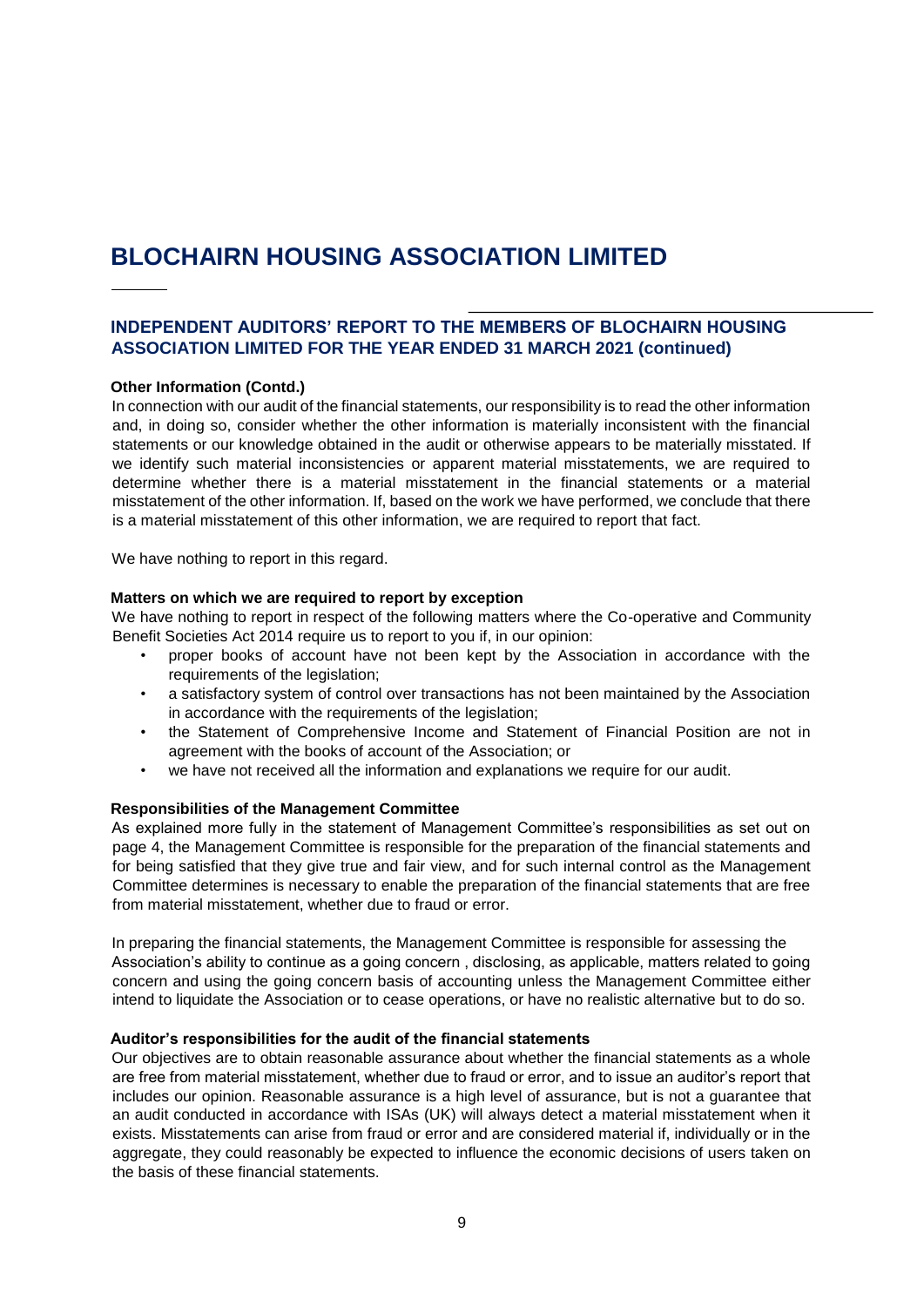Irregularities, including fraud, are instances of non-compliance with laws and regulations. We design procedures in line with our responsibilities, outlined above, to detect material misstatements in respect of irregularities, including fraud. The extent to which our procedures are capable of detecting irregularities, including fraud is detailed below:

# **BLOCHAIRN HOUSING ASSOCIATION LIMITED**

L

# **INDEPENDENT AUDITORS' REPORT TO THE MEMBERS OF BLOCHAIRN HOUSING ASSOCIATION LIMITED FOR THE YEAR ENDED 31 MARCH 2021 (continued)**

**The extent to which the audit was considered capable of detecting irregularities including fraud**  Our approach to identifying and assessing the risks of material misstatement in respect of irregularities, including fraud and non-compliance with laws and regulations, was as follows:

- the engagement partner ensured that the engagement team collectively had the appropriate competence, capabilities and skills to identify or recognise non-compliance with applicable laws and regulations;
- we gained an understanding of the legal and regulatory framework applicable to the Association through discussions with management, and from our wider knowledge and experience of the RSL sector;
- we focused on specific laws and regulations which we considered may have a direct material effect on the financial statements or the operations of the Association, including the Cooperative and Community Benefit Societies Act 2014 (and related regulations), the Housing (Scotland) Act 2010 and other laws and regulations applicable to a registered social housing provider in Scotland. We also considered the risks of non-compliance with the other requirements imposed by the Scottish Housing Regulator and we considered the extent to which non-compliance might have a material effect on the financial statements.
- we assessed the extent of compliance with the laws and regulations identified above through making enquiries of management; and
- identified laws and regulations were communicated within the audit team regularly and the team remained alert to instances of non-compliance throughout the audit.

We assessed the susceptibility of the Association's financial statements to material misstatement, including obtaining an understanding of how fraud might occur, by:

- making enquiries of management as to where they considered there was susceptibility to fraud, their knowledge of actual, suspected and alleged fraud; and
- considering the internal controls in place to mitigate risks of fraud and non-compliance with laws and regulations.

To address the risk of fraud through management bias and override of controls, we:

- performed analytical procedures to identify any unusual or unexpected relationships;
- tested journal entries to identify unusual transactions;
- assessed whether judgements and assumptions made in determining the accounting estimates set out in Note 1 were indicative of potential bias; and
- investigated the rationale behind significant or unusual transactions.

In response to the risk of irregularities and non-compliance with laws and regulations, we designed procedures which included, but were not limited to:

- agreeing financial statement disclosures to underlying supporting documentation;
- reviewing the minutes of meetings of those charged with governance;
- enquiring of management as to actual and potential litigation and claims;
- reviewing the Association's Assurance Statement and associated supporting information; and
- reviewing correspondence with the Scottish Housing Regulator.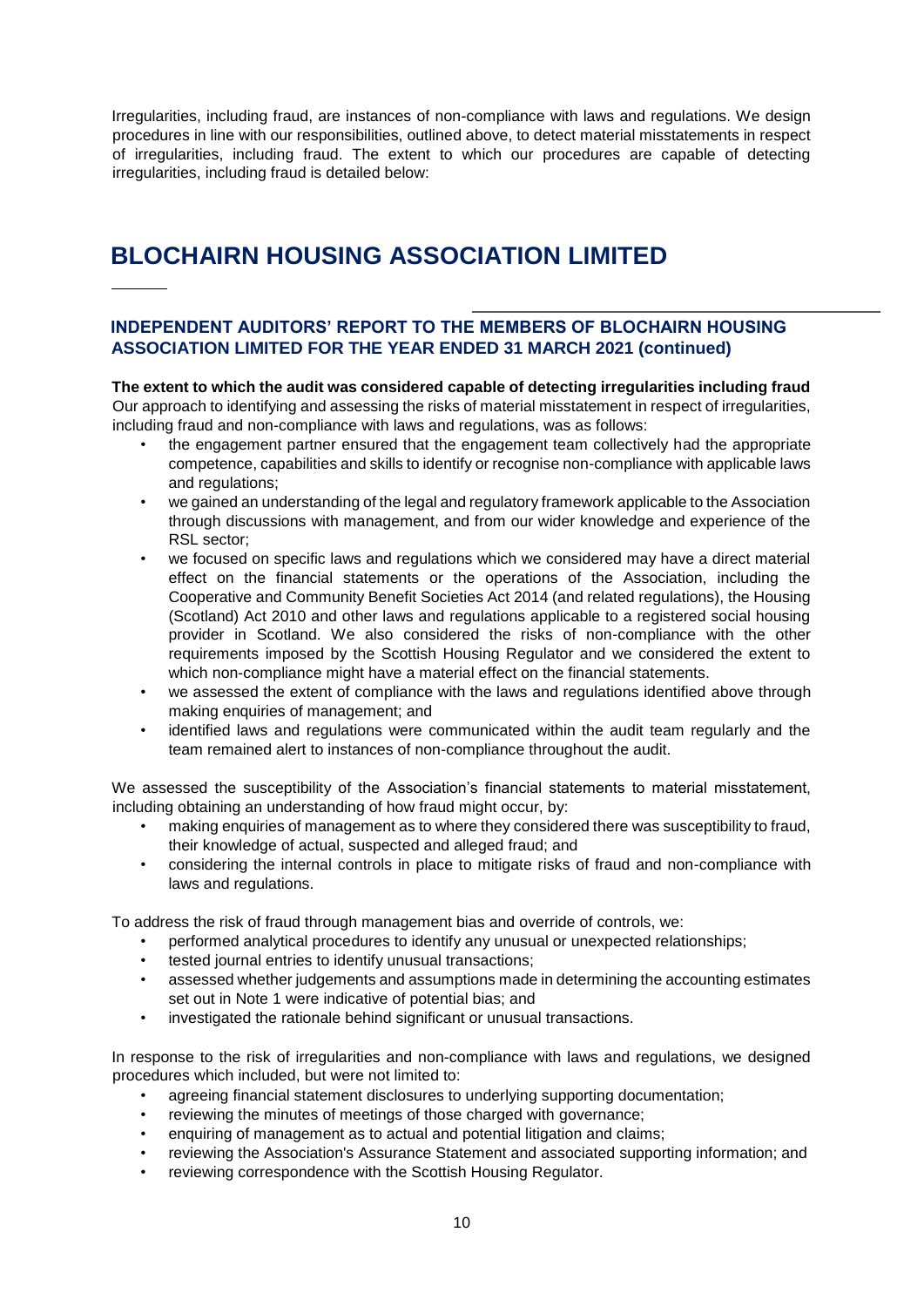### **INDEPENDENT AUDITORS' REPORT TO THE MEMBERS OF BLOCHAIRN HOUSING ASSOCIATION LIMITED FOR THE YEAR ENDED 31 MARCH 2021 (continued)**

#### **The extent to which the audit was considered capable of detecting irregularities including fraud (Contd.)**

There are inherent limitations in our audit procedures described above. The more removed that laws and regulations are from financial transactions, the less likely it is that we would become aware of noncompliance. Auditing standards also limit the audit procedures required to identify non-compliance with laws and regulations to enquiry of the Management Committee and other management and the inspection of regulatory and legal correspondence, if any.

Material misstatements that arise due to fraud can be harder to detect than those that arise from error as they may involve deliberate concealment or collusion.

A further description of our responsibilities for the audit of the financial statements is located on the Financial Reporting Council's website at: http://www.frc.org.uk/auditorsresponsibilities. The description forms part of our audit report.

#### **Use of our Report**

 $\overline{a}$ 

This report is made solely to the Association's members as a body, in accordance with Part 7 of the Cooperative and Community Benefit Societies Act 2014. Our audit work has been undertaken so that we might state to the Association's members those matters we are required to state to them in an auditor's report and for no other purpose. To the fullest extent permitted by law, we do not accept or assume responsibility to anyone other than the Association and the Association's members as a body, for our audit work, for this report, or for the opinions we have formed.

Alexander Stoan

**ALEXANDER SLOAN**  Accountants and Business Advisers Statutory Auditors GLASGOW 29 June 2021

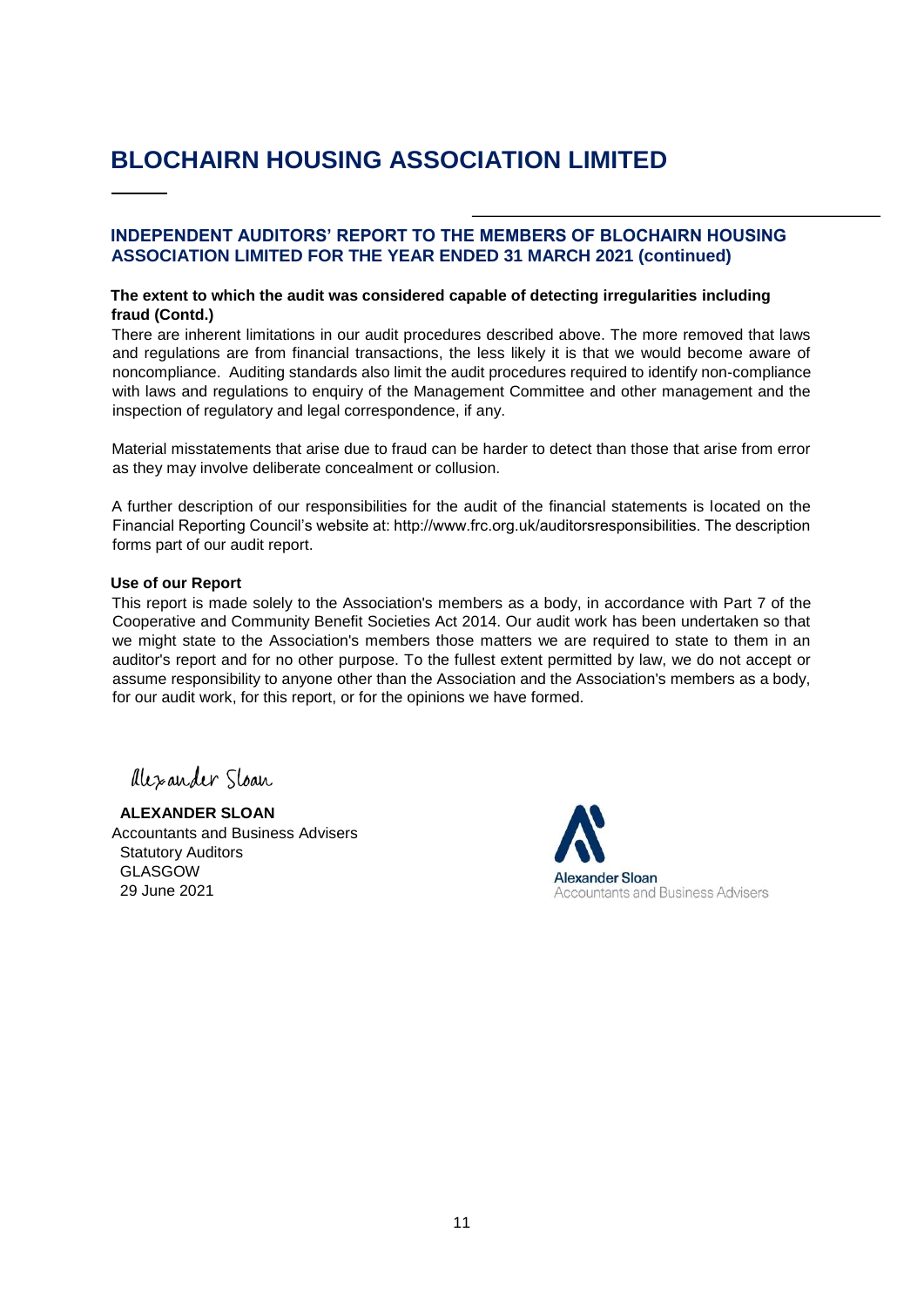# **STATEMENT OF COMPREHENSIVE INCOME FOR THE YEAR ENDED 31 MARCH 2021**

|                                                             | <b>Notes</b> | 2021      |            |            | 2020       |  |
|-------------------------------------------------------------|--------------|-----------|------------|------------|------------|--|
|                                                             |              | £         | £          | £          | £          |  |
| Revenue                                                     | 2            |           | 1,548,174  |            | 1,465,842  |  |
| Operating costs                                             | 2            |           | 1,207,276  |            | 1,215,963  |  |
| <b>OPERATING SURPLUS</b>                                    |              |           | 340,898    |            | 249,879    |  |
| Interest receivable and other income                        |              | 540       |            | 2,072      |            |  |
| Interest payable and similar charges                        | 7            | (102,990) |            | (119, 497) |            |  |
| Other Finance income/(charges)                              | 10           |           |            | (4,000)    |            |  |
|                                                             |              |           | (102, 450) |            | (121, 425) |  |
| Surplus on ordinary activities before<br>taxation           | 8            |           | 238,448    |            | 128,454    |  |
| <b>SURPLUS FOR THE YEAR</b>                                 |              |           | 238,448    |            | 128,454    |  |
| Other comprehensive income                                  |              |           |            |            |            |  |
| Actuarial gains/(losses) on defined benefit<br>pension plan | 18           |           | (172,000)  |            | 137,000    |  |
| <b>TOTAL COMPREHENSIVE INCOME</b>                           |              |           | 66,448     |            | 265,454    |  |

The results relate wholly to continuing activities.

# The notes on pages 16 to 33 form an integral part of these financial statements. **BLOCHAIRN HOUSING ASSOCIATION LIMITED**

# **STATEMENT OF FINANCIAL POSITION AS AT 31 MARCH 2021**

|                                                               | <b>Notes</b> |        | 2021       |        | 2020       |
|---------------------------------------------------------------|--------------|--------|------------|--------|------------|
|                                                               |              | £      | £          | £      | £          |
| <b>NON-CURRENT ASSETS</b><br>Housing properties - depreciated |              |        |            |        |            |
| cost                                                          | 11           |        | 17,170,926 |        | 17,200,544 |
| Other tangible assets                                         | 11           |        | 258,937    |        | 267,290    |
|                                                               |              |        | 17,429,863 |        | 17,467,834 |
| <b>CURRENT ASSETS</b><br>Receivables                          | 12           | 31,776 |            | 24,185 |            |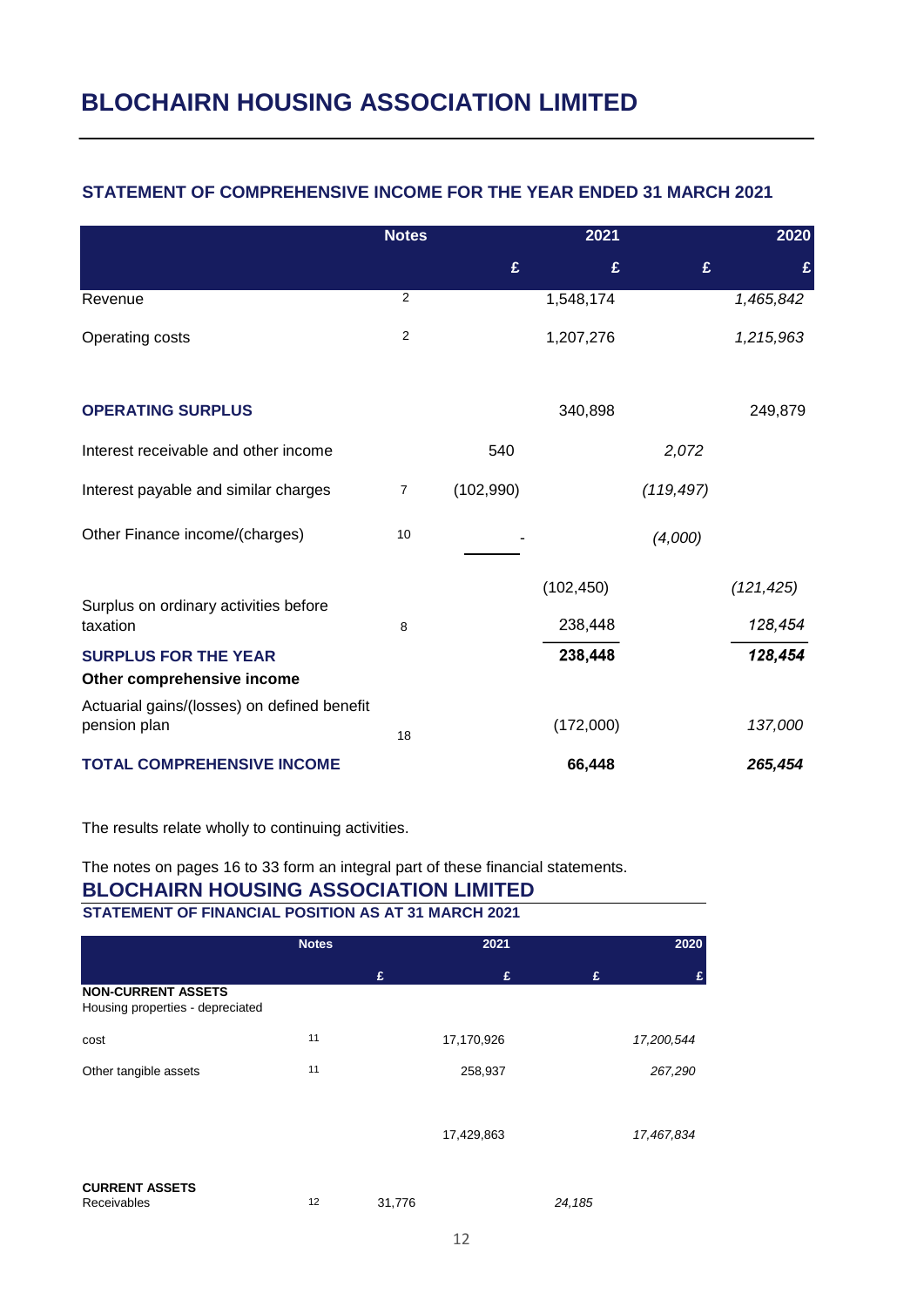| Investments                                                                          | 13 | 100,000     |             | 100,000        |                |
|--------------------------------------------------------------------------------------|----|-------------|-------------|----------------|----------------|
| Cash and cash equivalents                                                            | 14 | 882,413     |             | 1,064,479      |                |
|                                                                                      |    |             |             |                |                |
| <b>CREDITORS: Amounts falling due</b>                                                |    | 1,014,189   |             | 1,188,664      |                |
| within one year                                                                      | 15 | (273, 418)  |             | (137, 501)     |                |
| <b>NET CURRENT ASSETS</b>                                                            |    |             | 740,771     |                | 1,051,163      |
| TOTAL ASSETS LESS CURRENT<br><b>LIABILITIES</b>                                      |    |             | 18,170,634  |                | 18,518,997     |
| <b>CREDITORS: Amounts falling due</b><br>after more than one year                    | 16 |             | (5,241,962) |                | (5, 442, 535)  |
| <b>PENSIONS AND OTHER</b><br><b>PROVISIONS FOR LIABILITIES</b><br><b>AND CHARGES</b> |    |             |             |                |                |
| Scottish housing association pension<br>scheme                                       | 18 | (164,000)   |             | (29,000)       |                |
|                                                                                      |    |             | (164,000)   |                | (29,000)       |
| <b>DEFERRED INCOME</b><br>Social housing grants                                      | 19 | (9,840,634) |             | (10, 189, 866) |                |
|                                                                                      |    |             | (9,840,634) |                | (10, 189, 866) |
| <b>NET ASSETS</b>                                                                    |    |             | 2,924,038   |                | 2,857,596      |
| <b>EQUITY</b>                                                                        |    |             |             |                |                |
| Share capital                                                                        | 20 |             | 94          |                | 100            |
| Revenue reserves                                                                     |    |             | 3,087,944   |                | 2,886,496      |
| Pension reserves                                                                     |    |             | (164,000)   |                | (29,000)       |
|                                                                                      |    |             | 2,924,038   |                | 2,857,596      |
|                                                                                      |    |             |             |                |                |

The financial statements were approved by the Management Committee and authorised for issue and signed on their behalf on 29 June 2021.

**Committee Member Committee Member Secretary**

The notes on pages 16 to 33 form an integral part of these financial statements.

13

# **BLOCHAIRN HOUSING ASSOCIATION LIMITED STATEMENT OF CASH FLOWS FOR THE YEAR ENDED 31 MARCH 2021**

| Notes <sup>1</sup> | 2024<br>œ | $\sim$ |
|--------------------|-----------|--------|
|                    | ÷         | ÷      |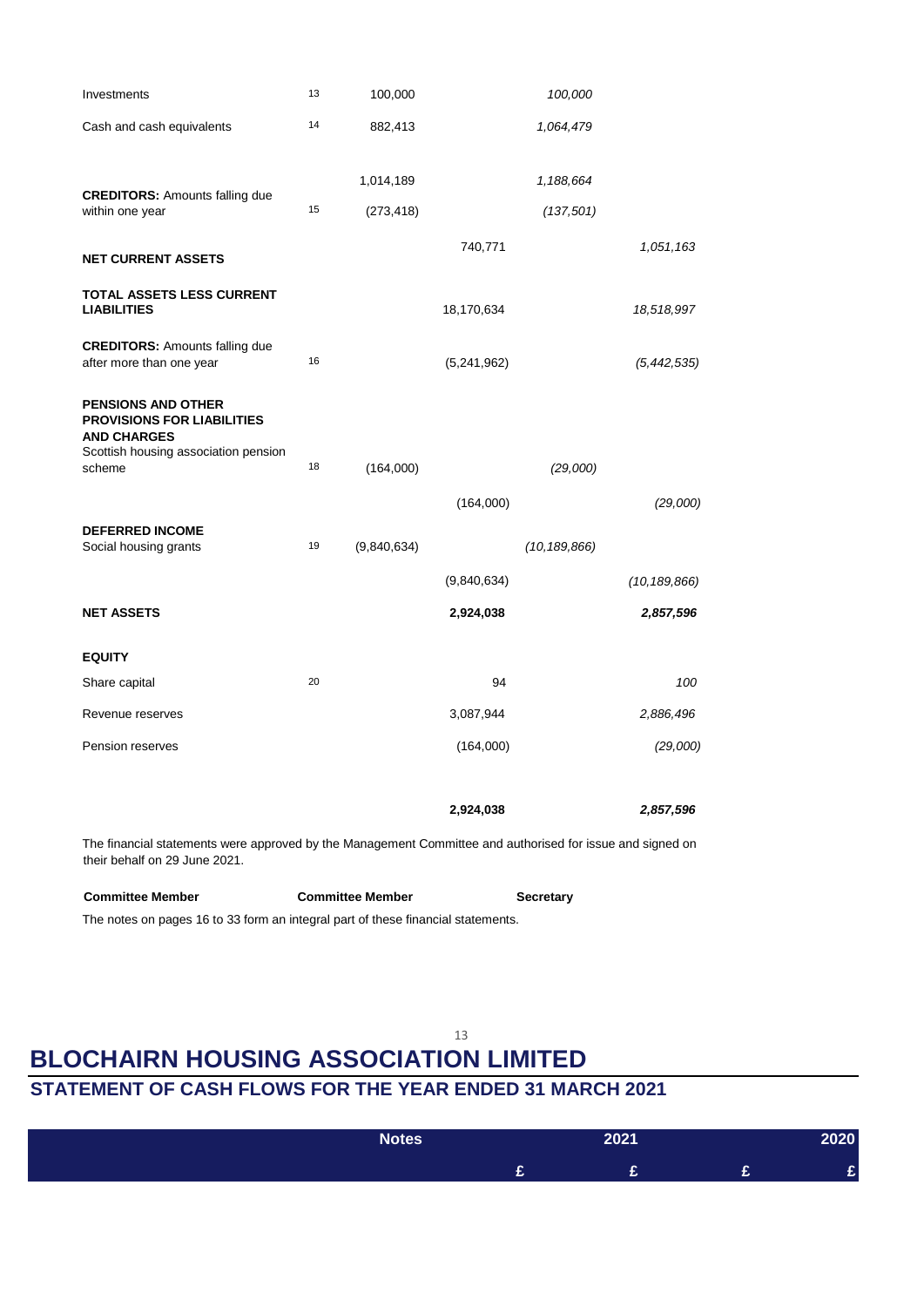| <b>Surplus for the Year</b>                                                         |    |            | 238,448                |            | 128,454                 |
|-------------------------------------------------------------------------------------|----|------------|------------------------|------------|-------------------------|
| Adjustments for non-cash items:<br>Depreciation of tangible fixed assets            | 11 | 511,728    |                        | 508,276    |                         |
| Amortisation of capital grants                                                      | 19 | (349, 232) |                        | (349, 231) |                         |
| Non-cash adjustments to pension provisions                                          |    | (37,000)   |                        | (32,000)   |                         |
| Share capital written off                                                           | 20 | (8)        |                        | (15)       |                         |
|                                                                                     |    |            | 125,488                |            | 127,030                 |
| Interest receivable                                                                 |    |            | (540)                  |            | (2,072)                 |
| Interest payable                                                                    | 7  |            | 102,990                |            | 119,497                 |
|                                                                                     |    |            |                        |            |                         |
| Operating cash flows before movements in<br>working capital                         |    |            | 466,386                |            | 372,909                 |
| Change in debtors                                                                   |    | (7, 591)   |                        | 24,887     |                         |
| Change in creditors                                                                 |    | (20, 825)  |                        | (230, 176) |                         |
|                                                                                     |    |            | (28, 416)              |            | (205, 289)              |
| Net cash inflow from operating activities                                           |    |            | 437,970                |            | 167,620                 |
| <b>Investing Activities</b>                                                         |    |            |                        |            |                         |
| Acquisition and construction of properties                                          |    | (473, 757) |                        | (366, 822) |                         |
| Net cash outflow from investing activities                                          |    |            | (473, 757)             |            | (366, 822)              |
| <b>Financing Activities</b><br>Interest received on cash and cash equivalents       |    | 540        |                        | 2,072      |                         |
| Interest paid on loans                                                              |    | (102,990)  |                        | (119, 497) |                         |
| Loan principal repayments                                                           |    | (43, 831)  |                        | (12, 870)  |                         |
| Share capital issued                                                                | 20 | 2          |                        | 10         |                         |
| Net cash outflow from financing activities                                          |    |            | (146, 279)             |            | (130, 285)              |
| Decrease in cash<br>Opening cash & cash equivalents Closing cash & cash equivalents | 21 |            | (182,066)<br>1,064,479 |            | (329, 487)<br>1,393,966 |
|                                                                                     |    |            | 882,413                |            | 1,064,479               |
| Cash and cash equivalents as at 31 March                                            |    |            | 882,413                |            | 1,064,479               |
| Cash                                                                                | 21 |            | 882,413                |            | 1,064,479               |

The notes on pages 16 to 33 form an integral part of these financial statements.

 $\overline{a}$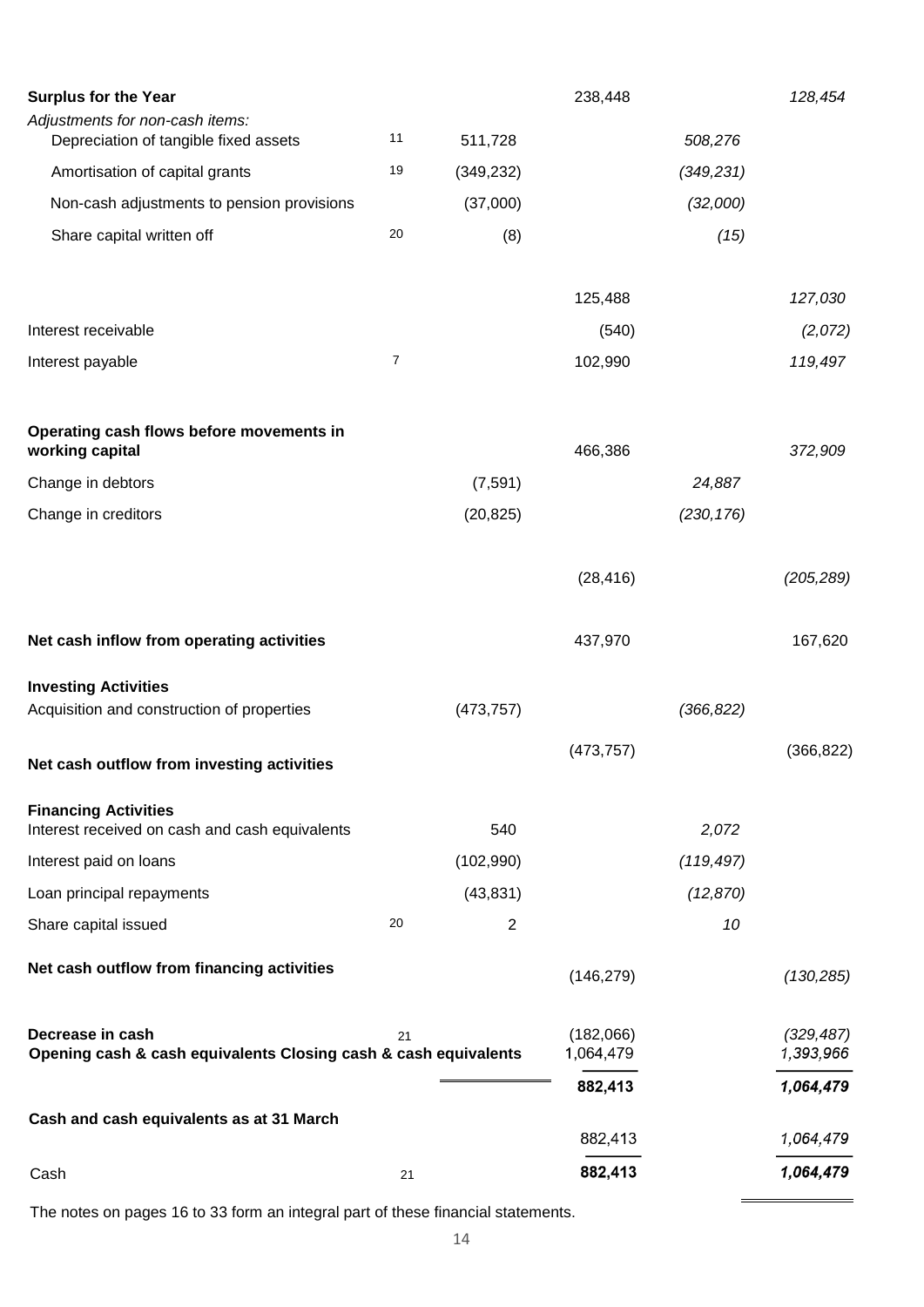# **STATEMENT OF CHANGES IN EQUITY AS AT 31 MARCH 2021**

|                                    |                | <b>Scottish Housing</b> |                |              |
|------------------------------------|----------------|-------------------------|----------------|--------------|
|                                    | <b>Share</b>   | <b>Association</b>      | <b>Revenue</b> |              |
|                                    | <b>Capital</b> | <b>Pension reserve</b>  | <b>Reserve</b> | <b>Total</b> |
|                                    | £              | £                       |                |              |
| <b>Balance as at 1 April 2019</b>  | 105            | (198,000)               | 2,790,042      | 2,592,147    |
| <b>Issue of Shares</b>             | 10             |                         |                | 10           |
| <b>Cancellation of Shares</b>      | (15)           |                         |                | (15)         |
| Other comprehensive income         |                | 137,000                 |                | 137,000      |
| Other movements                    |                | 32,000                  | (32,000)       |              |
| Surplus for the year               |                |                         | 128,454        | 128,454      |
| Balance as at 31 March 2020        | 100            | (29,000)                | 2,886,496      | 2,857,596    |
| <b>Balance as at 1 April 2020</b>  | 100            | (29,000)                | 2,886,496      | 2,857,596    |
| <b>Issue of Shares</b>             | $\overline{2}$ |                         |                | 2            |
| <b>Cancellation of Shares</b>      | (8)            |                         |                | (8)          |
| Other comprehensive income         |                | (172,000)               |                | (172,000)    |
| Other movements                    |                | 37,000                  | (37,000)       |              |
| Surplus for the year               |                |                         | 238,448        | 238,448      |
| <b>Balance as at 31 March 2021</b> | 94             | (164,000)               | 3,087,944      | 2,924,038    |

The notes on pages 16 to 33 form an integral part of these financial statements.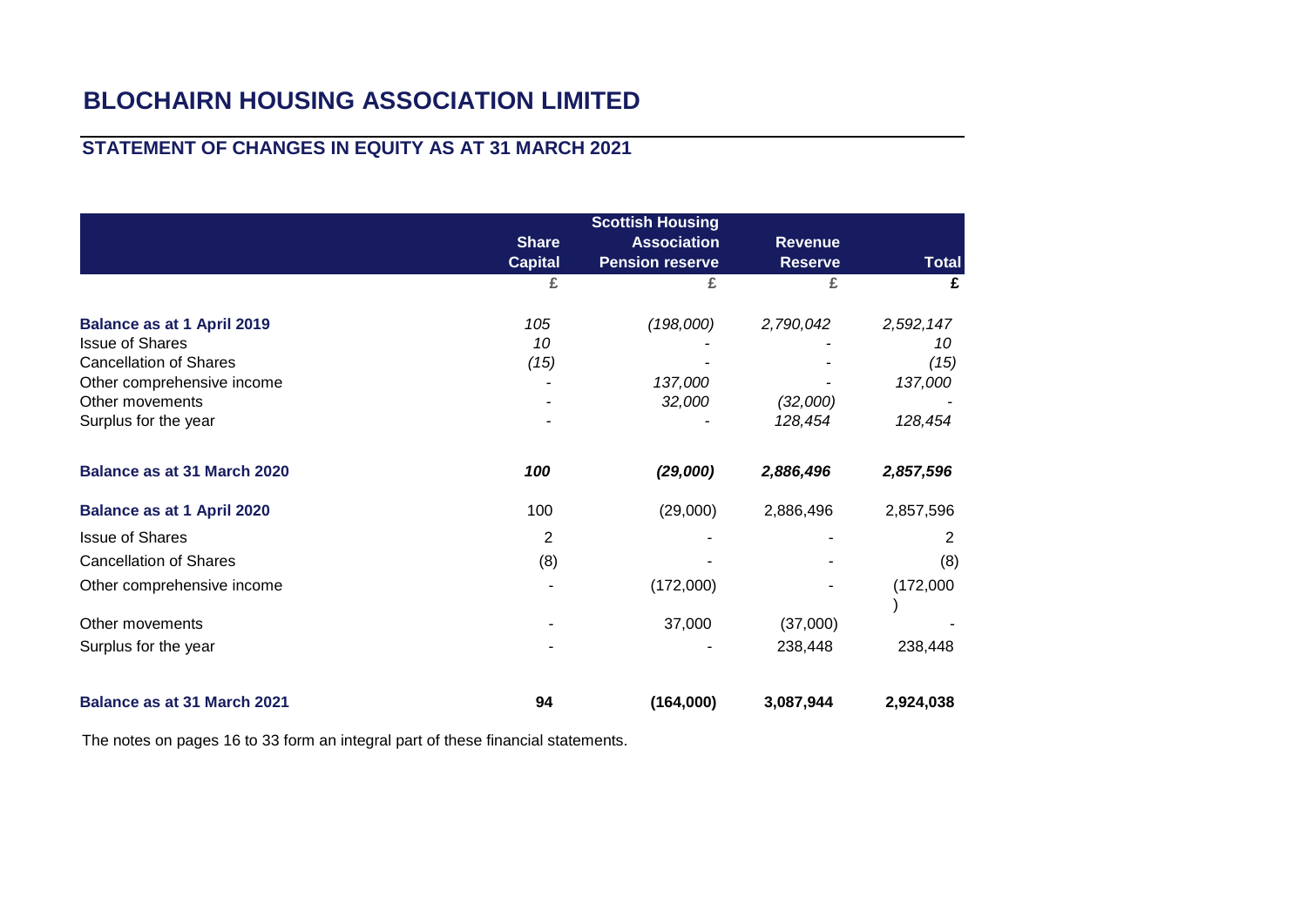15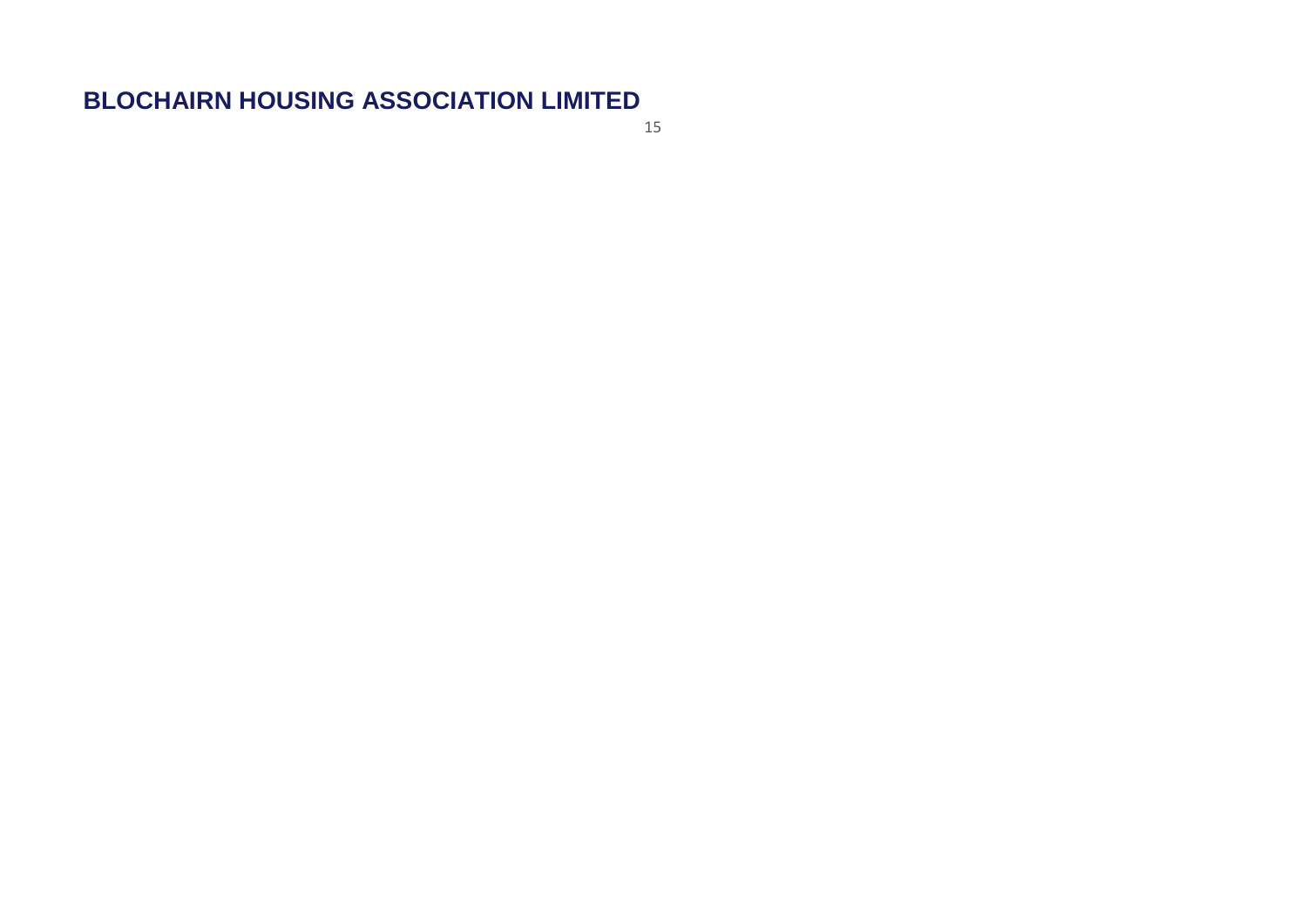# **FINANCIAL STATEMENTS FOR THE YEAR ENDED 31 MARCH 2021 NOTES TO THE FINANCIAL STATEMENTS**

### **1. PRINCIPAL ACCOUNTING POLICIES**

#### **Statement of Compliance and Basis of Accounting**

These financial statements were prepared in accordance with Financial Reporting Standard 102 "The Financial Reporting Standard applicable in the UK and Republic of Ireland" and the Statement of Recommended Practice for social housing providers 2018. The Association is a Public Benefit Entity in terms of its compliance with Financial Reporting Standard 102, applicable for accounting periods on or after 1 January 2019. They comply with the Determination of Accounting Requirements 2019. A summary of the principal accounting policies is set out below.

#### **Revenue**

Revenue comprises rental and service charge income receivable in the period, income from shared ownership first tranche sales, sales of properties built for sale, other services provided, revenue grants receivable and government grants released to income in the period.

The Association recognises rent receivable net of losses from voids. Service Charge Income (net of voids) is recognised with expenditure as it is incurred as this is considered to be the point when the service has been performed and the revenue recognition criteria is met.

Government grants are released to income over the expected useful life of the asset to which they relate. Revenue grants are receivable when the conditions for receipt of the agreed grant funding have been met.

#### **Retirement Benefits**

The Association participates in the Scottish Housing Association Pension Scheme (SHAPS) a multiemployer defined benefit scheme. Retirement benefits to employees of the Association are funded by the contributions from all participating employers and employees in the Scheme. Payments are made in accordance with periodic calculations by consulting Actuaries and are based on pension costs applicable across the various participating organisations taken as a whole. The Association accounts for this scheme as a defined benefit pension scheme in accordance with FRS 102. **Going Concern**

On the basis that the Management Committee has a reasonable expectation that the Association has adequate resources to continue in operational existence for the foreseeable future, the Association has adopted the going concern basis of accounting in preparing these financial statements.

#### **FINANCIAL STATEMENTS FOR THE YEAR ENDED 31 MARCH 2021**

**NOTES TO THE FINANCIAL STATEMENTS** (continued)

# **1. PRINCIPAL ACCOUNTING POLICIES** (continued.)

#### **Housing Properties**

Housing properties are held for the provision of social housing. Housing properties are stated at cost less accumulated depreciation and impairment losses. Cost includes acquisition of land and buildings and development cost. The Association depreciates housing properties over the useful life of each major component. Housing under construction and land are not depreciated.

Structure **Over 50 years** Structure **Over 50 years** Structure **Over 50 years** Kitchens Over 15 years Bathrooms **Over 15 years Over 15 years Central heating Community Community Community Community Community Community Community Community Community Community Community Community Community Community Community Community Community Community Community Community Commu** Windows **Over 25 years** Cladding Cladding Cladding Cladding Cladding Cladding Cladding Cladding Cladding Cladding Cladding Cladding Cla

*Component Useful Economic Life* Land **Not depreciated**  $\blacksquare$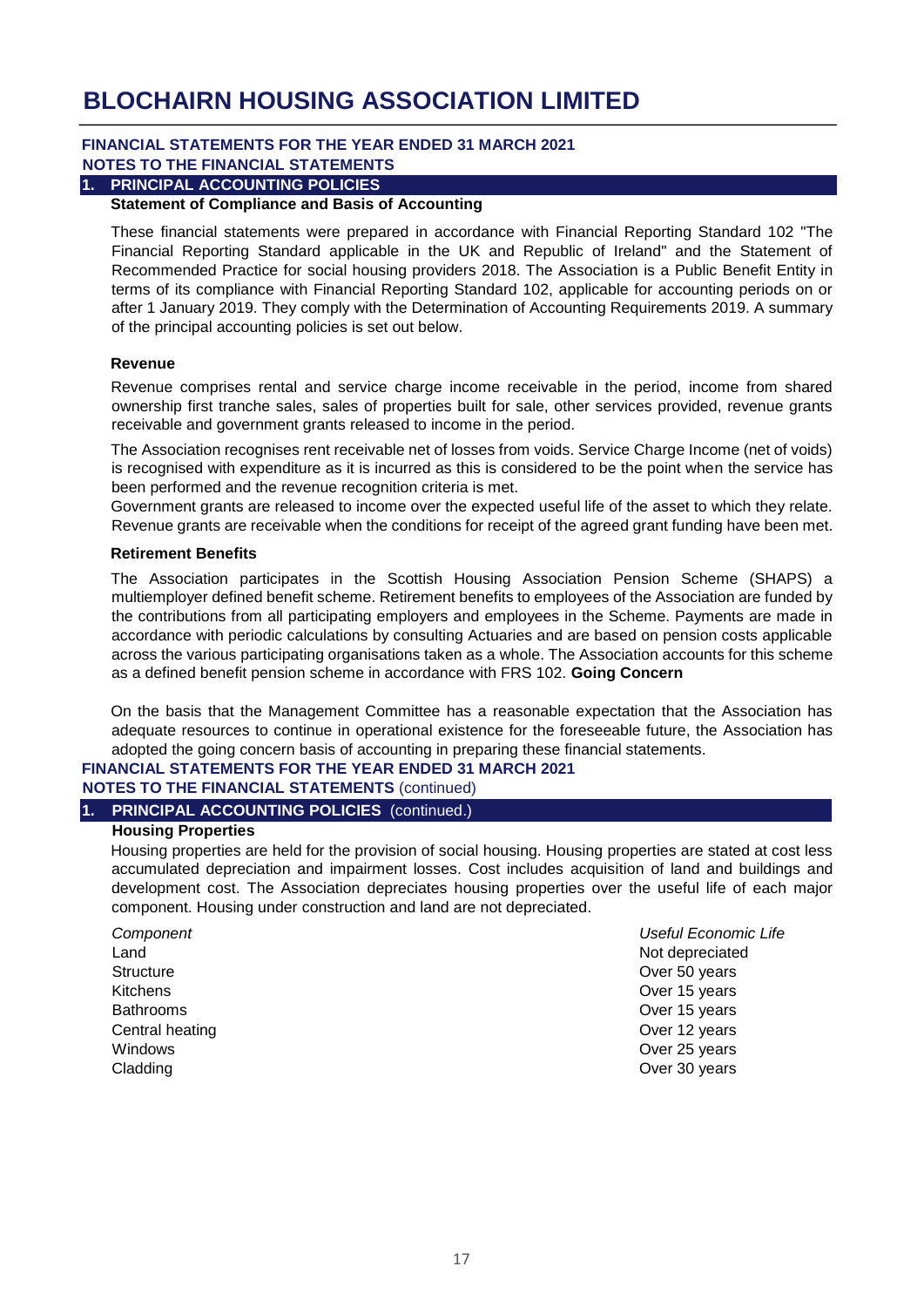#### **Depreciation and Impairment of Other Tangible Assets**

Non-current assets are stated at cost less accumulated depreciation. Depreciation is charged over the expected economic useful lives of the assets at the following annual rates:

| <b>Asset Category</b>       | <b>Depreciation Rate</b> |
|-----------------------------|--------------------------|
| <b>Office Premises</b>      | $-2%$                    |
| Furniture & Fittings        | $-33%$                   |
| Computer & Office Equipment | $-33\%$                  |
| Van                         | $-33%$                   |

The carrying values of non-current assets are reviewed for impairment at the end of each reporting period.

#### **Social Housing Grants and Other Capital Grants**

Social housing grants and other capital grants are accounted for using the Accrual Method as outlined in Section 24 of Financial Reporting Standard 102. Grants are treated as deferred income and recognised in income on a systematic basis over the expected useful life of the property and assets to which they relate.

Social housing grant attributed to individual components is written off to the statement of comprehensive income when these components are replaced.

Although social housing grant is treated as a grant for accounting purposes, it may nevertheless become repayable in certain circumstances, such as the disposal of certain assets. The amount repayable would be restricted to the net proceeds of sale.

#### **Sales Of Housing Properties**

First tranche shared ownership disposals are credited to turnover on completion. The cost of construction of these sales is taken to operating cost. In accordance with the statement of recommended practice, disposals of subsequent tranches are treated as non-current asset disposals with the gain or loss on disposal shown in the statement of comprehensive income.

Disposals under shared equity schemes are accounted for in the statement of comprehensive income. The remaining equity in the property is treated as a non-current asset investment, which is matched with the grant received.

#### **FINANCIAL STATEMENTS FOR THE YEAR ENDED 31 MARCH 2021 NOTES TO THE FINANCIAL STATEMENTS** (Continued)

#### **1. PRINCIPAL ACCOUNTING POLICIES** (continued.)

#### **Taxation**

The Association is a Scottish Charity and is not liable to taxation on its charitable activities.

#### **Leases**

Costs in respect of operating leases are charged to the Statement of Comprehensive Income on a straight line basis over the lease term. Assets held under finance leases and hire purchase contracts are capitalised in the Statement of Financial Position and are depreciated over their useful lives or the term of the lease whichever is shorter.

#### **Works to Existing Properties**

The Association capitalises major repairs expenditure where these works result in an enhancement of economic benefits by increasing the net rental stream over the life of the property, a material reduction in future maintenance costs, or a significant extention of the life of the property.

#### **Capitalisation Of Development Overheads**

Directly attributable development administration costs relating to ongoing development activities are capitalised.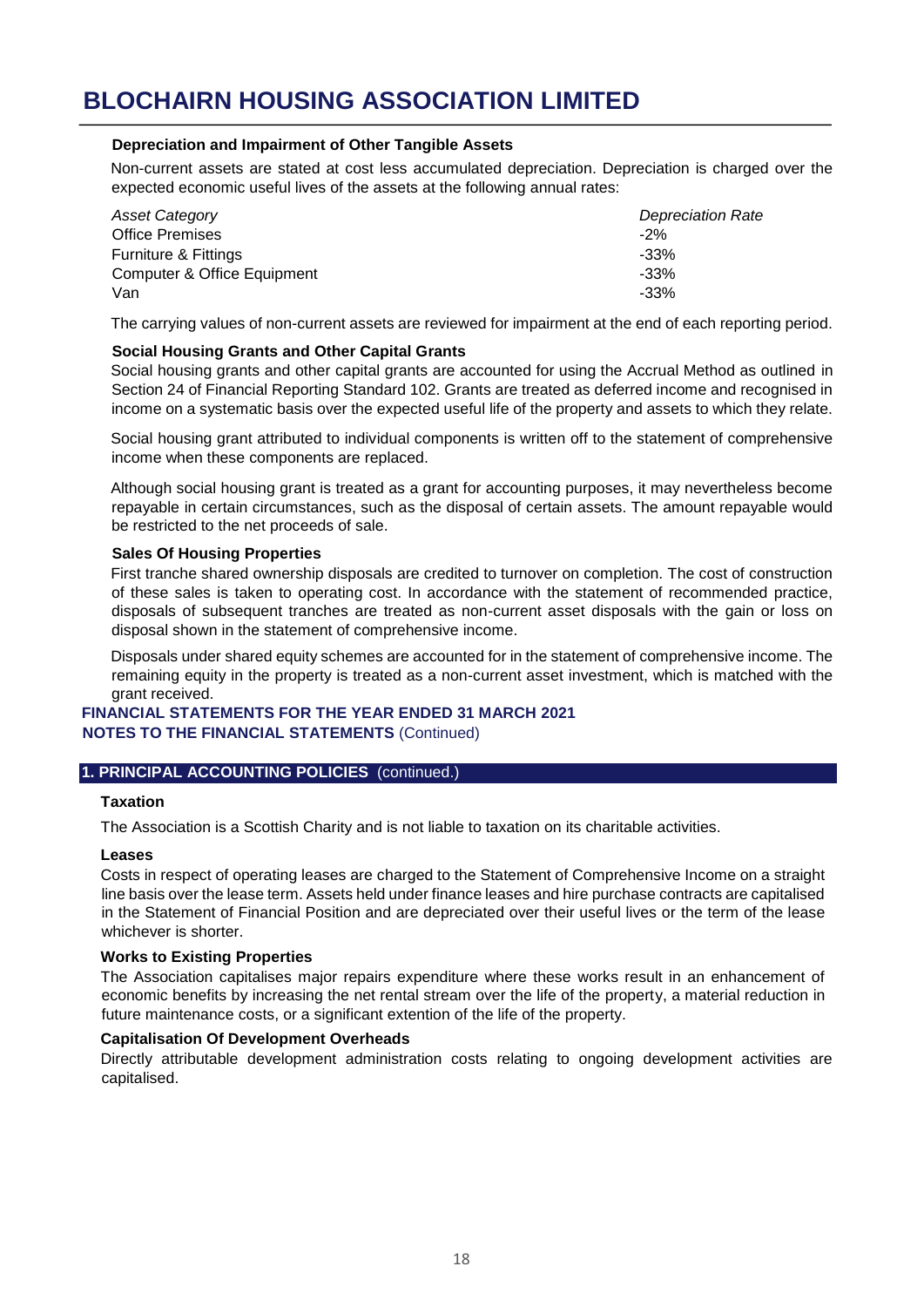#### **Borrowing Costs**

Interest incurred on financing a development is capitalised up to the date of practical completion of the scheme. All other borrowing costs are expensed to the statement of comprehensive income using the effective interest rate method.

#### **Property Development Cost**

The proportion of the development cost of shared ownership properties expected to be disposed of as a first tranche sale is held in current assets until it is disposed of. The remaining part of the development cost is treated as a non-current asset. Surpluses made on the disposal of first tranche sales are taken to the Statement of Comprehensive Income.

Property developments that are intended for resale are included in current assets until disposal.

### **VAT**

The Association is VAT registered but the substantial proportion of its income is exempt for VAT purposes. As a result most of the VAT paid is not recovered and therefore expenditure is shown inclusive of VAT.

#### **Financial Instruments - Basic**

The Association classes all of its loans as basic financial instruments including agreements with break clauses. The Association recognises basic financial instruments in accordance with Section 11 of Financial Reporting Standard 102.

The Association's debt instruments are measured at amortised cost using the effective interest rate method.

#### **Cash and Liquid Resources**

Cash comprises cash at bank and in hand, deposits repayable on demand less overdrafts. Liquid resources are current asset investments that can't be disposed of without penalty and are readily convertible into amounts of cash at their carrying value.

# **FINANCIAL STATEMENTS FOR THE YEAR ENDED 31 MARCH 2021**

#### **NOTES TO THE FINANCIAL STATEMENTS (continued)**

### **1. PRINCIPAL ACCOUNTING POLICIES** (continued.)

### **Key Judgements and estimates made in the application of Accounting Policies**

The preparation of financial statements requires the use of certain accounting judgements and accounting estimates. It also requires the the Association to exercise judgement in applying the it's accounting policies. The areas requiring a higher degree of judgement, or complexity, and areas where assumptions or estimates are most signficant to the financial statements are disclosed below. Key Judgements *a) Categorisation of Housing Properties*

In the judgement of the Management Committee the entirety of the Association's housing stock is held for social benefit and is therefore classified as Property, Plant and Equipment in accordance with FRS 102. *b)* 

### *Identification of cash generating units*

The Management Committee considers its cash-generating units to be the schemes in which it manages

its housing property for asset management purposes. *c) Financial instrument break clauses*

The Management Committee has considered the break clauses attached to the financial instruments that it has in place for its loan funding. In their judgement these break clauses do not cause the financial instrument to be classified as a complex financial instrument and therefore they meet the definition of a basic financial instrument. *d) Pension Liability*

The Association participates in a defined benefit pension scheme arrangement with the Scottish Housing Association Pension Scheme. The fund is administered by the Pensions Trust. The Pension Trust have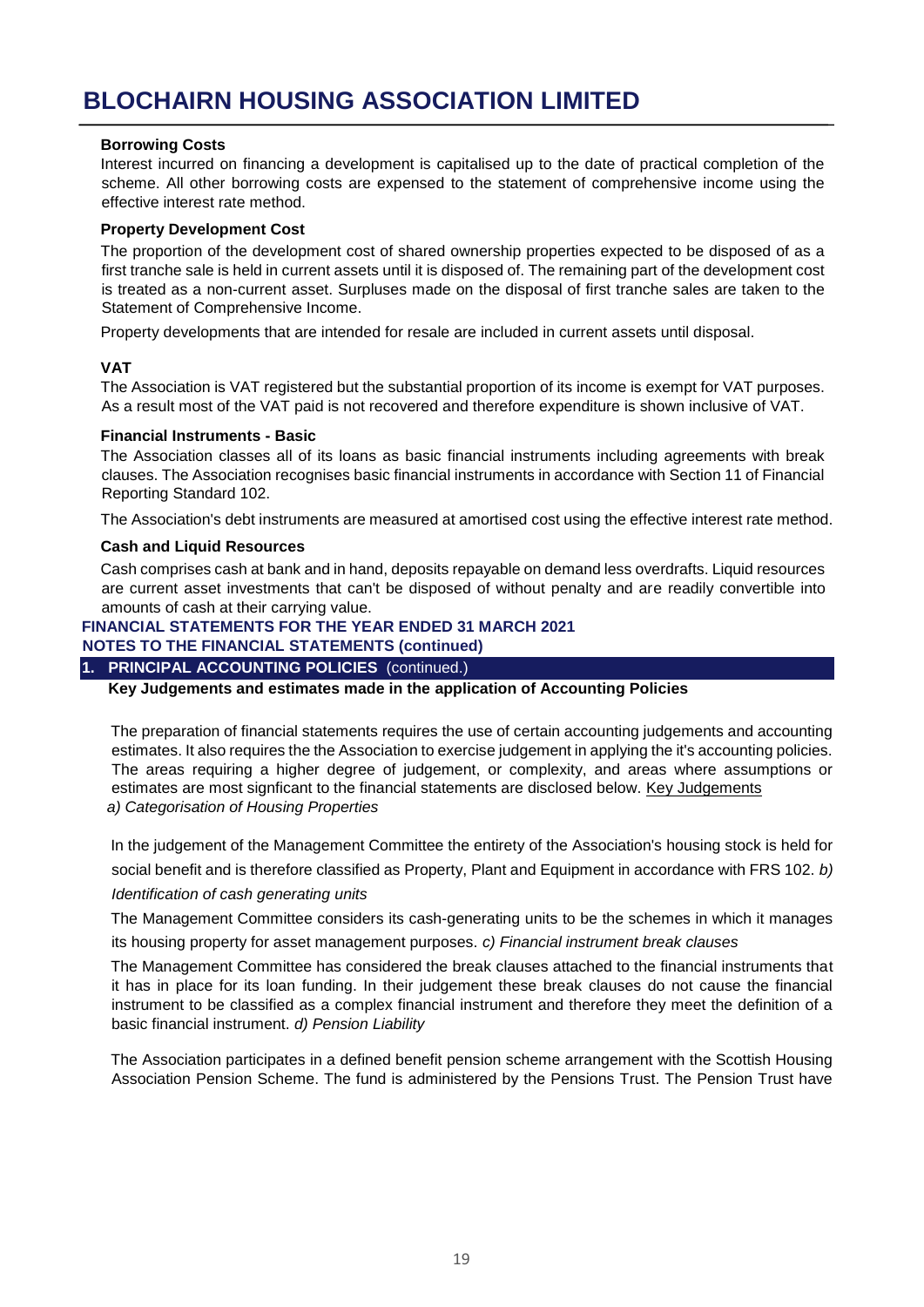developed a method of calculating each member's share of the assets and liabilities of the scheme. The Association has decided that this method is appropriate and provides a reasonable estimate of the pension assets and liabilities of the Association and has therefore adopted this valuation method.

#### Estimation Uncertainty

#### *a) Rent Arrears - Bad Debt Provision*

The Association assesses the recoverability of rent arrears through a detailed assessment process which considers tenant payment history, arrangements in place and court action. *b) Life Cycle of Components*

The Association estimates the useful lives of major components of its housing property with reference

to surveys carried out by external qualified surveyors. *c) Useful life of properties, plant and equipment*

The Association assesses the useful life of its properties, plant and equipment and estimates the annual charge to be depreciated based on this assessment. *d) Defined pension liability*

In determining the value of the Association's share of defined benefit pension scheme assets and obligations, the valuation prepared by the Scheme actuary includes estimates of life expectancy, salary growth, inflation and the discount rate on corporate bonds.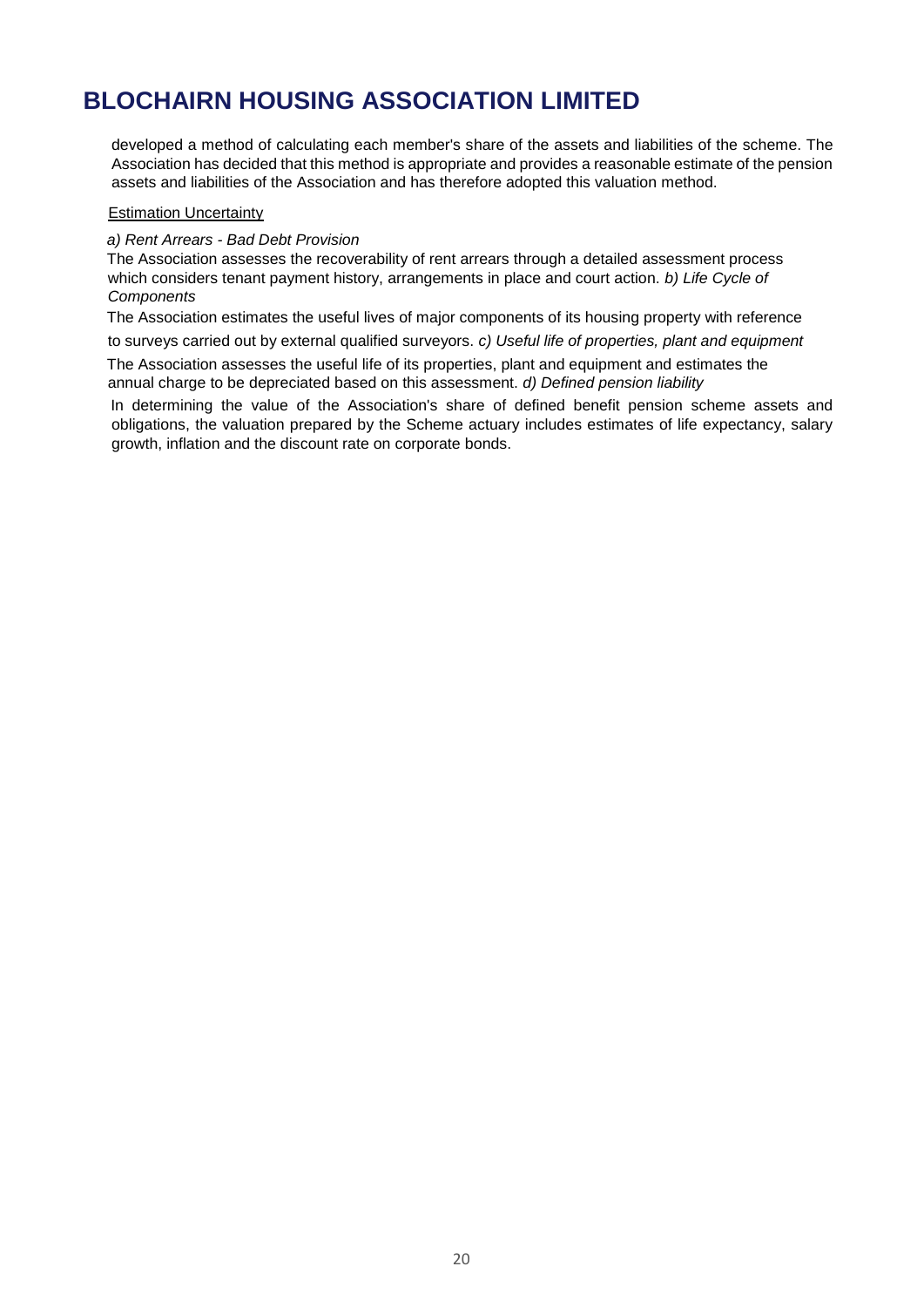### **FINANCIAL STATEMENTS FOR THE YEAR ENDED 31 MARCH 2021 NOTES TO THE FINANCIAL STATEMENTS (continued)**

| 2. PARTICULARS OF TURNOVER, OPERATING COSTS AND OPERATING SURPLUS OR DEFICIT |              |                     |                     |           |                     |                     |           |  |  |
|------------------------------------------------------------------------------|--------------|---------------------|---------------------|-----------|---------------------|---------------------|-----------|--|--|
|                                                                              |              |                     |                     | 2021      |                     |                     | 2020      |  |  |
|                                                                              |              |                     |                     | Operating |                     |                     | Operating |  |  |
|                                                                              |              |                     | Operating           | surplus / |                     | Operating           | surplus / |  |  |
|                                                                              | <b>Notes</b> | <b>Turnover</b>     | costs               | (deficit) | <b>Turnover</b>     | costs               | (deficit) |  |  |
|                                                                              |              | £                   | £                   | £         | £                   | £                   | £         |  |  |
| Affordable letting activities<br><b>Other Activities</b>                     | 3<br>4       | 1,530,318<br>17,856 | 1,189,420<br>17,856 | 340,898   | 1,447,126<br>18,716 | 1,197,247<br>18,716 | 249,879   |  |  |
| Total                                                                        |              | 1,548,174           | 1,207,276           | 340,898   | 1,465,842           | 1,215,963           | 249,879   |  |  |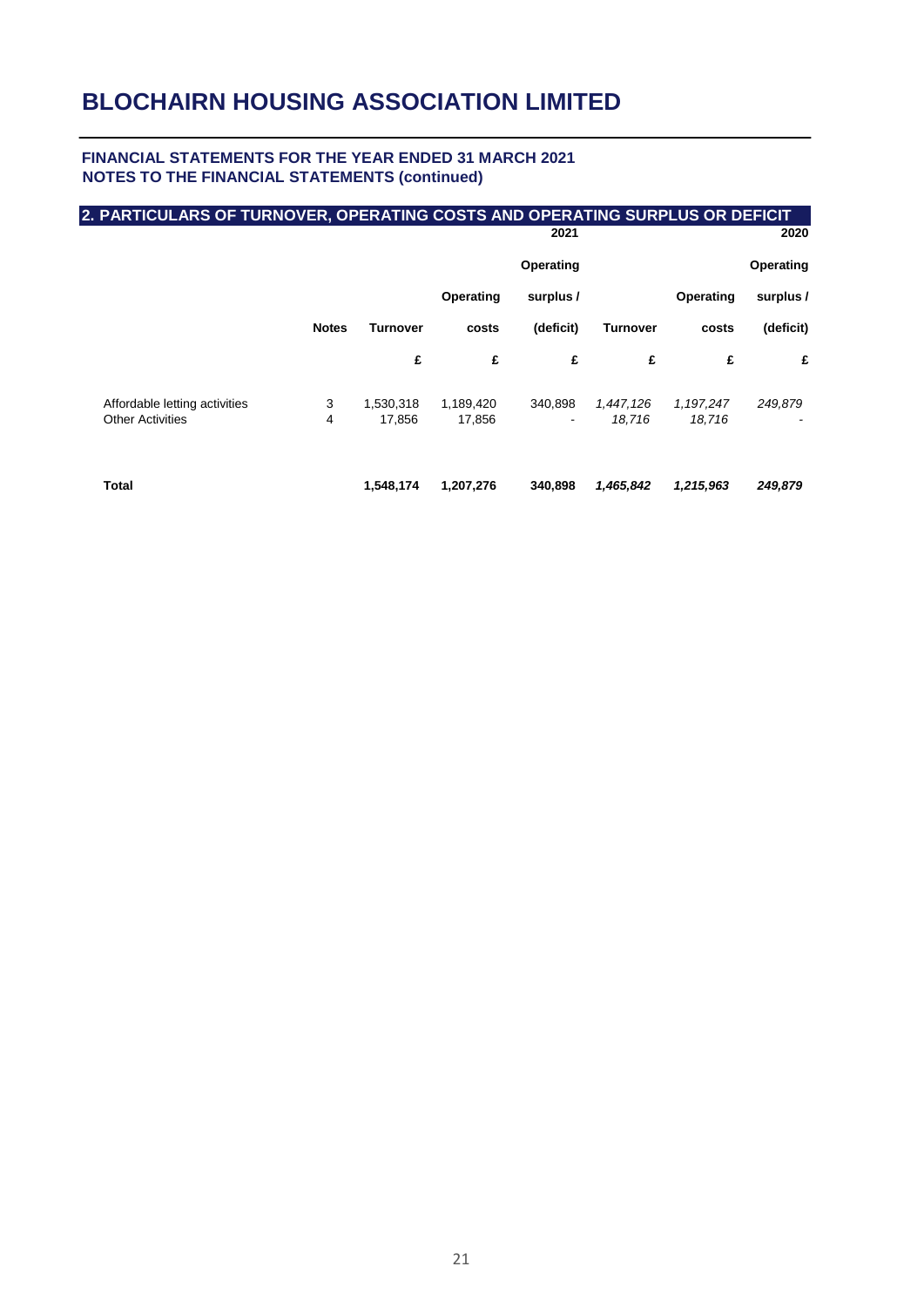### **3. PARTICULARS OF TURNOVER, OPERATING COSTS AND OPERATING SURPLUS OR DEFICIT FROM AFFORDABLE LETTING ACTIVITIES**

l

**Revenue from Lettings**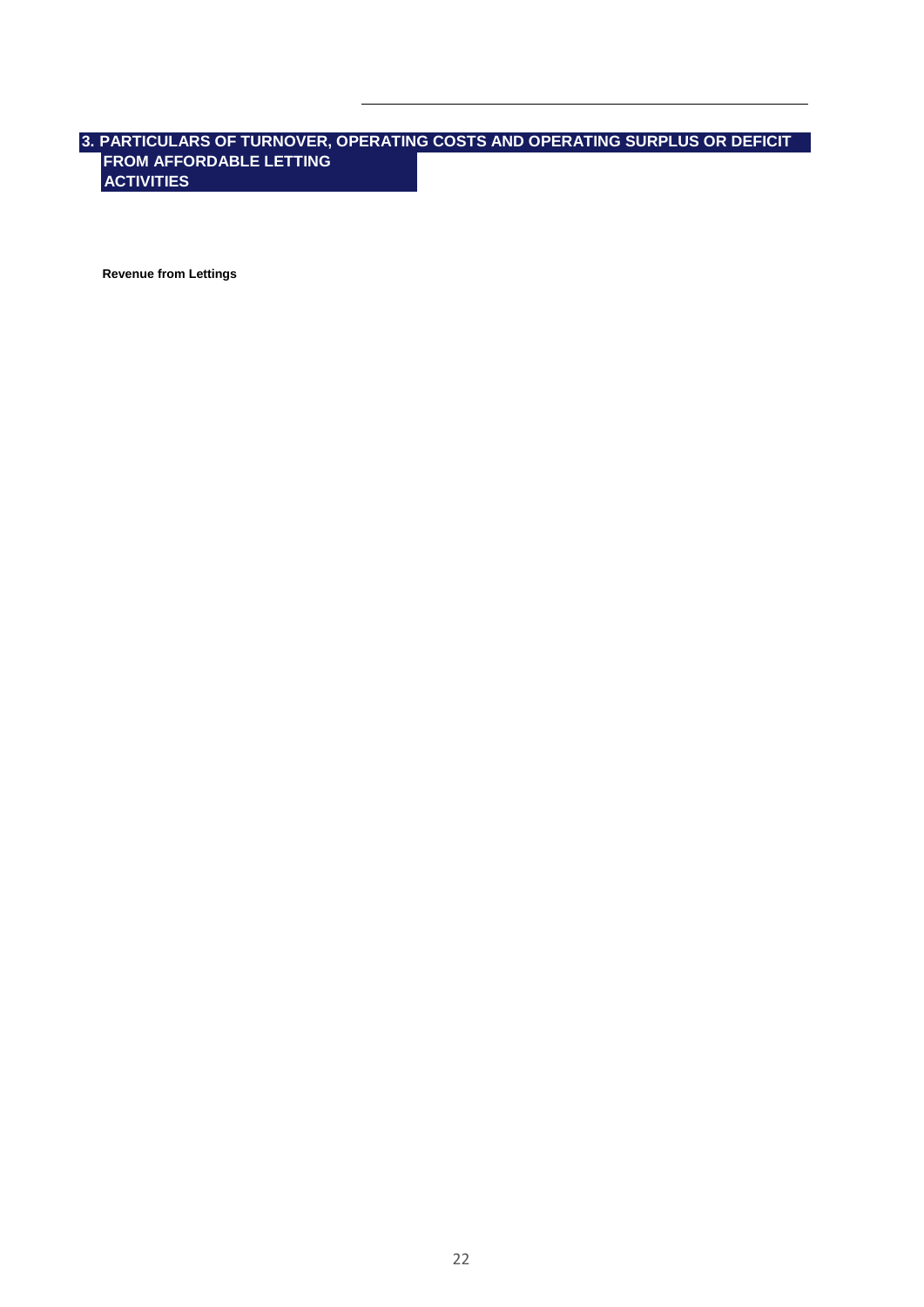| <b>Needs</b><br><b>Housing</b><br>£     | 2021<br>Total<br>£                      | 2020<br><b>Total</b><br>£                |
|-----------------------------------------|-----------------------------------------|------------------------------------------|
| 1,165,804                               | 1,165,804                               | 1,088,177                                |
| 1,165,804<br>1,230                      | 1,165,804<br>1,230                      | 1,088,177<br>1,198                       |
| 1,164,574                               | 1,164,574                               | 1,086,979                                |
| 349,232<br>16,512                       | 349,232<br>16,512                       | 349,231<br>10,916                        |
| 1,530,318                               | 1,530,318                               | 1,447,126                                |
| 415,484<br>259,949<br>10,612<br>503,375 | 415,484<br>259,949<br>10,612<br>503,375 | 444,244<br>236, 107<br>17,205<br>499,691 |
| 1,189,420                               | 1,189,420                               | 1,197,247                                |
| 340,898                                 | 340,898                                 | 249,879                                  |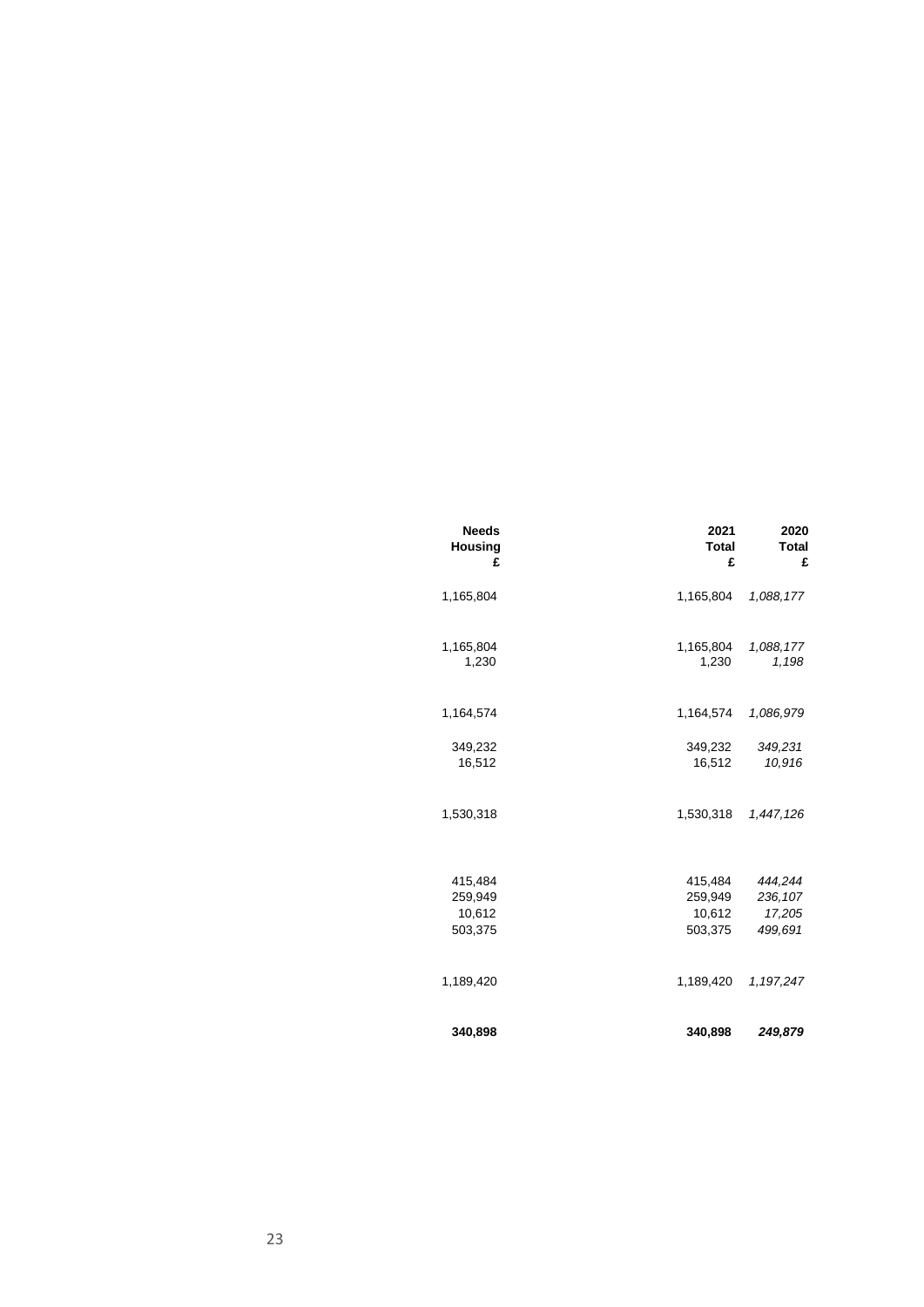#### Rent receivable net of service charges

#### **Gross income from rent and service charges**

Less: Rent losses from voids

#### **Income from rents and service charges**

Grants released from deferred income Other revenue grants

#### **Total turnover from affordable letting activities**

### **Expenditure on affordable letting activities**

Management and maintenance administration costs Reactive maintenance costs Bad Debts - rents and service charges Depreciation of affordable let properties

#### **Operating costs of affordable letting activities**

#### **Operating surplus on affordable letting activities**

**2020**

**General**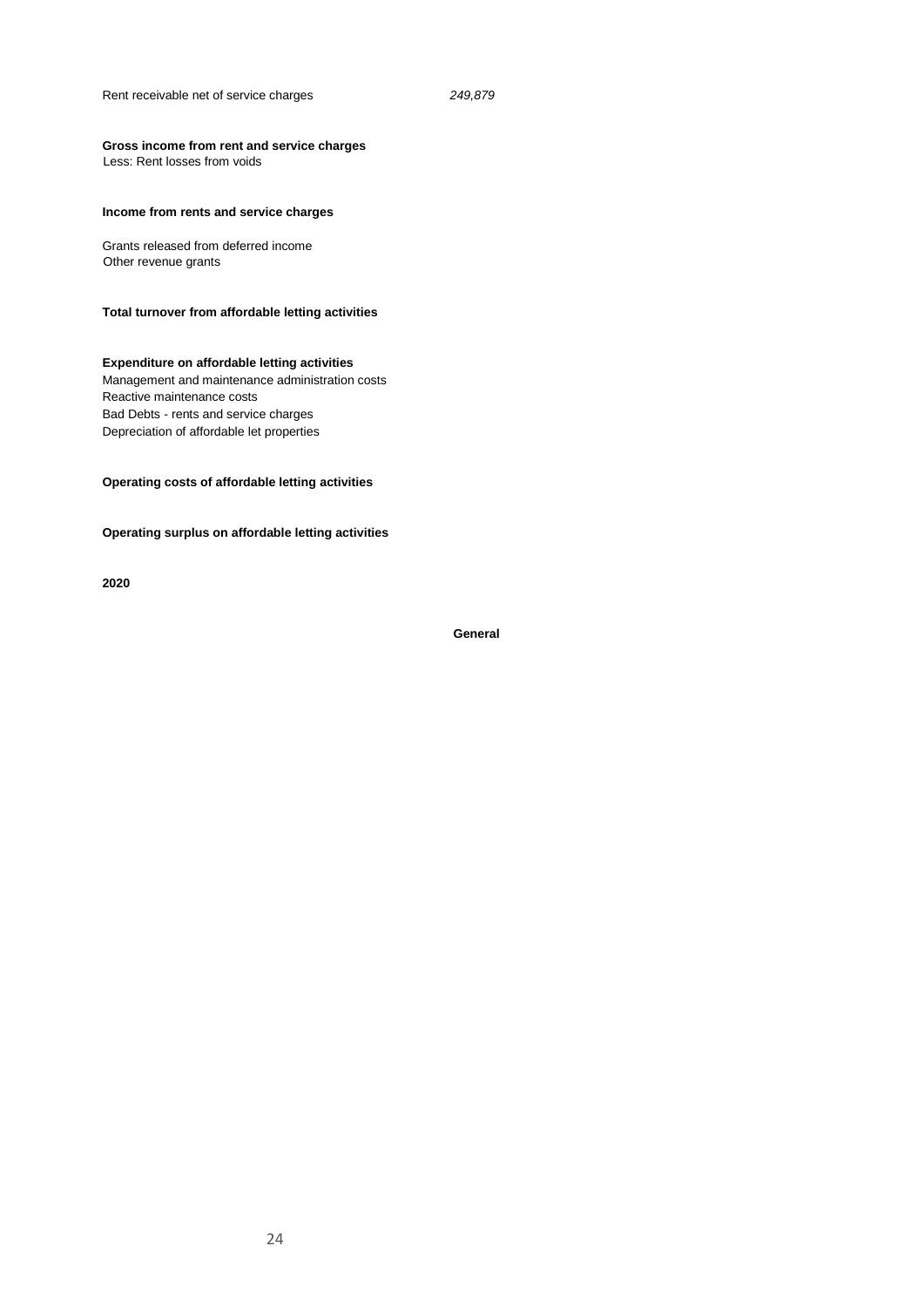| 4. PARTICULARS OF REVENUE, OPERATING COSTS AND OPERATING SURPLUS OR DEFICIT FROM OTHER ACTIVITIES |        |                 |           |                  |                  |
|---------------------------------------------------------------------------------------------------|--------|-----------------|-----------|------------------|------------------|
|                                                                                                   |        |                 |           | <b>Operating</b> | <b>Operating</b> |
|                                                                                                   |        |                 | Other     | surplus          | surplus          |
|                                                                                                   | Other  | <b>Total</b>    | operating | / (deficit)      | / (deficit)      |
|                                                                                                   | income | <b>Turnover</b> | costs     | 2021             | 2020             |
|                                                                                                   | £      | £               | £         | £                | £                |
| Factoring                                                                                         | 17,856 | 17,856          | 17,856    |                  |                  |
| <b>Total From Other Activities</b>                                                                | 17,856 | 17,856          | 17,856    |                  |                  |
| 2020                                                                                              | 18,716 | 18,716          | 18,716    |                  |                  |

# **FINANCIAL STATEMENTS FOR THE YEAR ENDED 31 MARCH 2021 NOTES TO THE FINANCIAL STATEMENTS (continued)**

21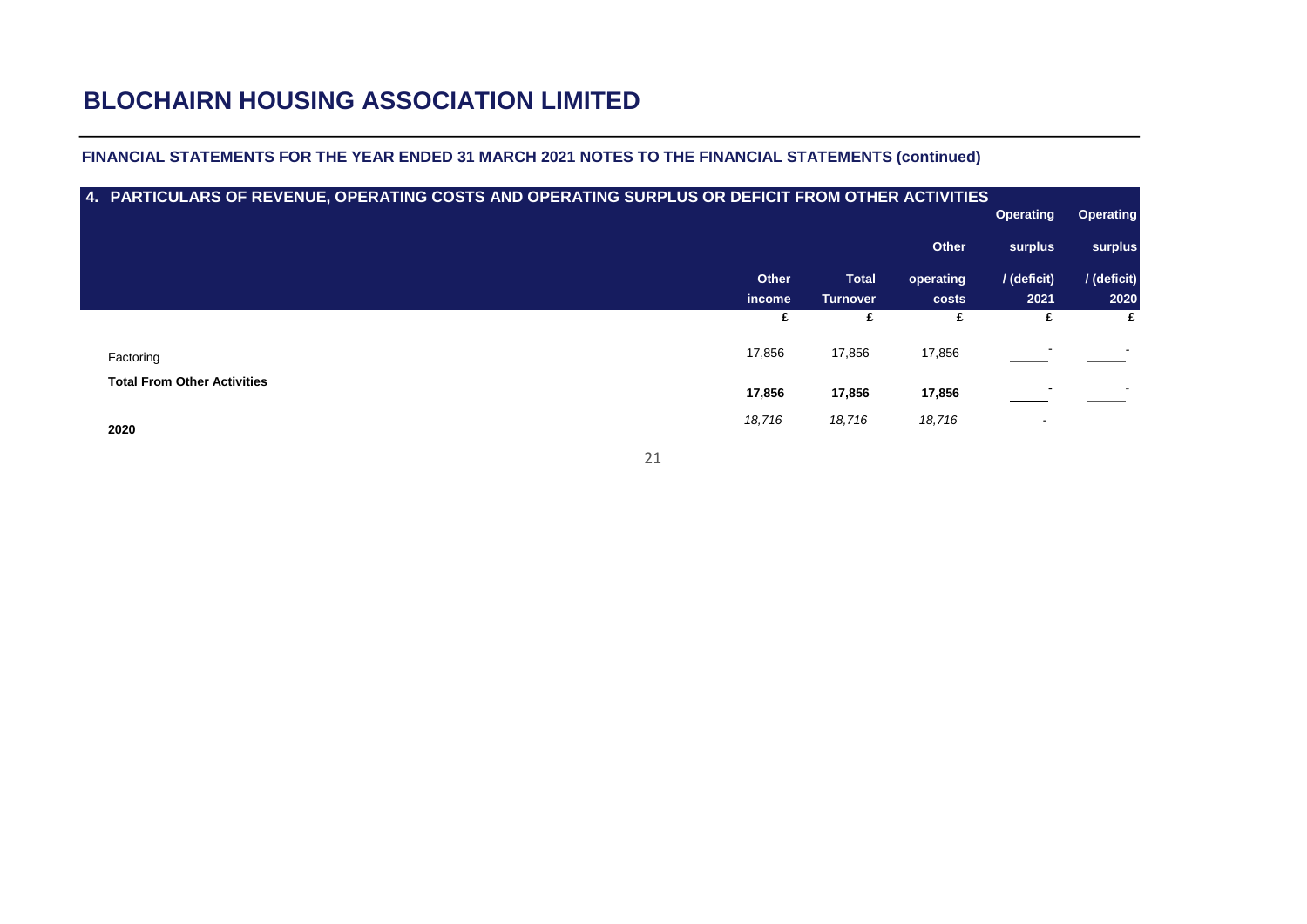#### **FINANCIAL STATEMENTS FOR THE YEAR ENDED 31 MARCH 2021 NOTES TO THE FINANCIAL STATEMENTS (continued) 5. OFFICERS' EMOLUMENTS 2021 2020** £ £ The Officers are defined in the Co-operative and Community Benefit Societies Act 2014 as the members of the Management Committee, managers and employees of the Association. Aggregate emoluments payable to Officers with emoluments greater than £60,000 (excluding pension contributions) Pension contributions made on behalf on Officers with emoluments greater than £60,000 Emoluments payable to Director (excluding pension contributions) Total emoluments paid to key management personnel The number of Officers, including the highest paid Officer, who received e pension contributions, over £60,000 was in the following ranges:- £70,001 to £80,000 69,753 6,914 69,753 69,753  moluments, **Number**  $\overline{a}$ 1 *68,096 6,738 68,096 68,096*  ncluding **Number** 1 **6. EMPLOYEE INFORMATION 2021 2020 No. No.**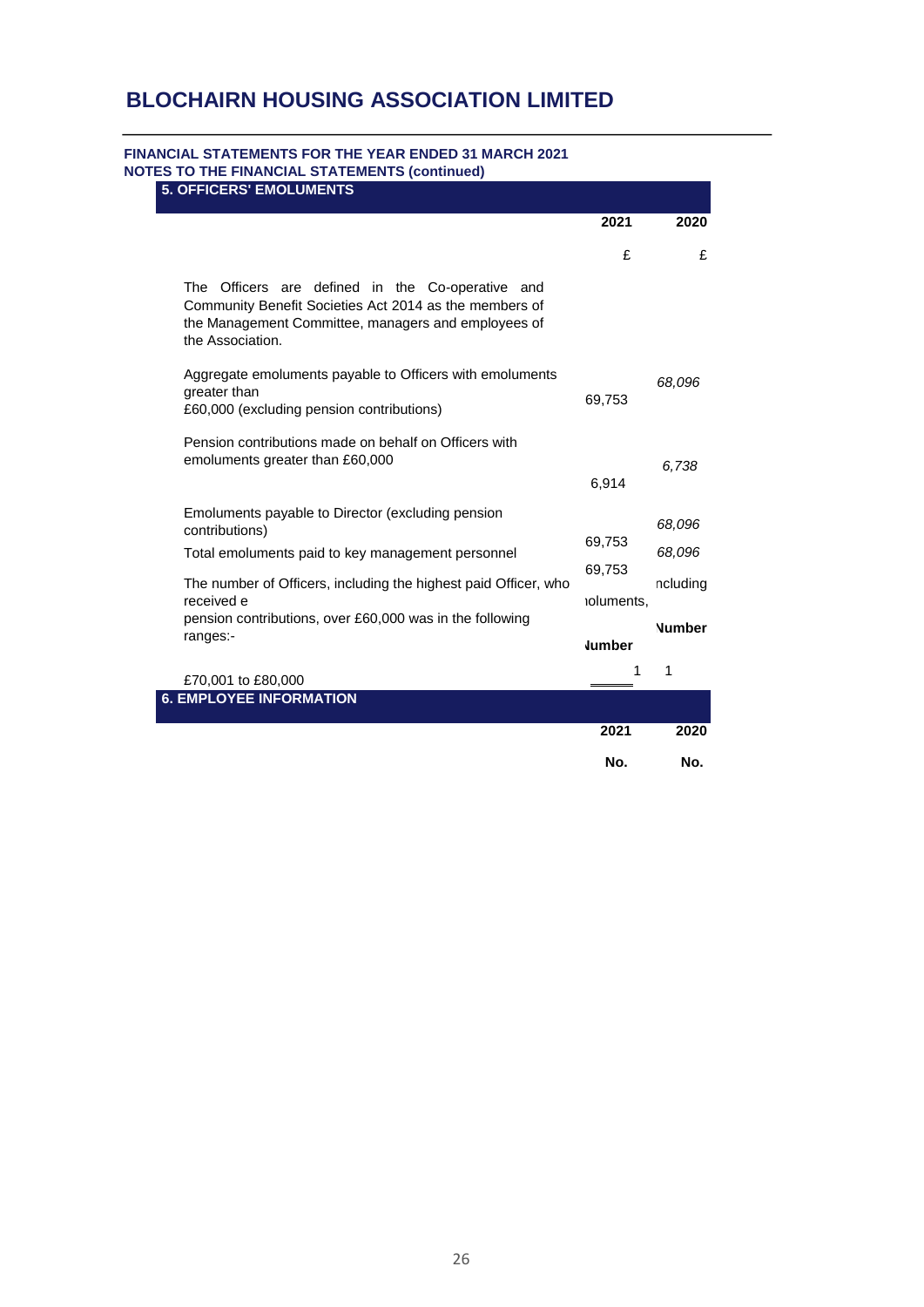|                          |  |  | Average monthly number of full time equivalent persons |  |  |
|--------------------------|--|--|--------------------------------------------------------|--|--|
| employed during the year |  |  |                                                        |  |  |
|                          |  |  |                                                        |  |  |

Average total number of employees employed during the year

| Staff costs were:        |         |         |
|--------------------------|---------|---------|
| Wages and salaries       | £       |         |
| National insurance costs | 147,378 | 157,461 |
| Pension costs            | 11.664  | 16,206  |
|                          | 33,724  | 26,201  |
|                          | 192,766 | 199,868 |

*4*

### **FINANCIAL STATEMENTS FOR THE YEAR ENDED 31 MARCH 2021 NOTES TO THE FINANCIAL STATEMENTS (continued)**

| 7. INTEREST PAYABLE AND SIMILAR CHARGES |           |           |
|-----------------------------------------|-----------|-----------|
|                                         | 2021<br>£ | 2020<br>£ |
| On bank loans and overdrafts            | 102,990   | 119,497   |
|                                         | 102,990   | 119,497   |

| <b>8. SURPLUS FOR THE YEAR</b> |  |
|--------------------------------|--|
|--------------------------------|--|

|                                                                            | 2021    | 2020    |
|----------------------------------------------------------------------------|---------|---------|
| Surplus For The Year is stated after charging/(crediting):                 |         |         |
| Depreciation - non-current assets                                          | 511,728 | 508.276 |
| Auditors' remuneration - audit services<br>Operating lease rentals - other | 8.582   | 7.572   |
|                                                                            | 2.435   | 2.435   |

# **9. CORPORATION TAX**

The Association is a Registered Scottish Charity and is not liable to United Kingdom Corporation Tax on its charitable activities.

## **10. OTHER FINANCE INCOME / (CHARGES)**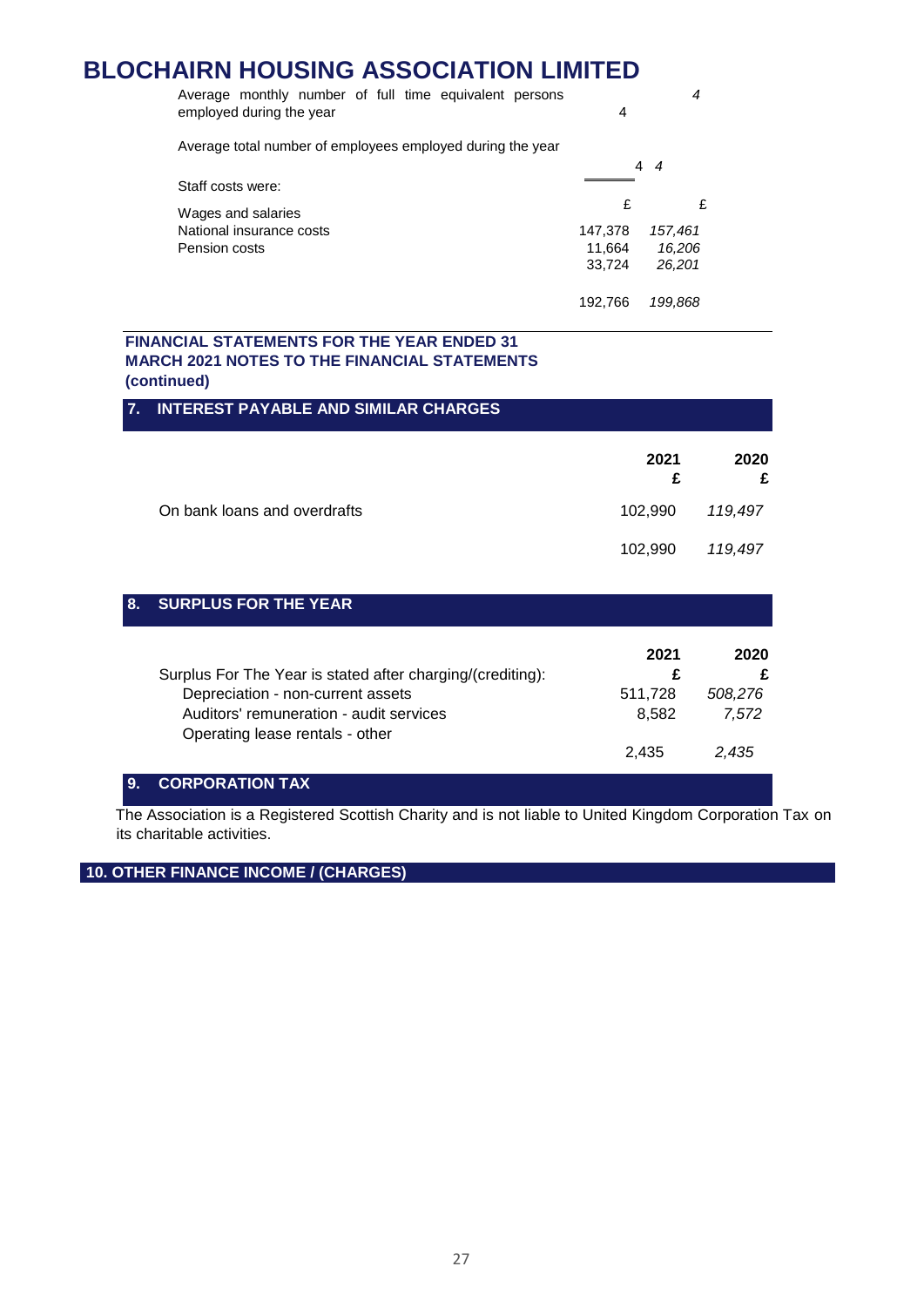| 2020    | 2021 |
|---------|------|
| £       | £    |
| (4,000) |      |

Net interest on pension obligations - *(4,000)*

# **BLOCHAIRN HOUSING ASSOCIATION LIMITED**

| <b>11. NON-CURRENT ASSETS</b><br>$\overline{(a)}$ Housing<br><b>Properties</b> | <b>Housing</b><br><b>Properties</b>    |                                                                                                                              |                                   |
|--------------------------------------------------------------------------------|----------------------------------------|------------------------------------------------------------------------------------------------------------------------------|-----------------------------------|
|                                                                                | <b>Held for</b><br><b>Letting</b><br>£ |                                                                                                                              | <b>Total</b><br>£                 |
| <b>COST</b><br>At 1 April 2020<br><b>Additions</b><br><b>Disposals</b>         | 23,972,546<br>473,757                  | <b>Expenditure on Existing Properties</b><br>Amounts capitalised Amounts charged to the statement of<br>comprehensive income |                                   |
| At 31 March 2021                                                               | (10, 393)<br>24,435,910                |                                                                                                                              | 23,972,546<br>473,757             |
| <b>DEPRECIATION</b><br>At 1 April 2020<br>Charge for Year<br><b>Transfers</b>  | 6,772,002<br>503,375                   |                                                                                                                              | (10, 393)<br>24,435,910           |
| At 31 March 2021                                                               | (10, 393)<br>7,264,984                 |                                                                                                                              | 6,772,002<br>503,375<br>(10, 393) |
| <b>NET BOOK VALUE</b><br>At 31 March 2021                                      | 17,170,926                             |                                                                                                                              | 7,264,984                         |
| At 31 March 2020                                                               | 17,200,544                             |                                                                                                                              | 17,170,926                        |

*17,200,544*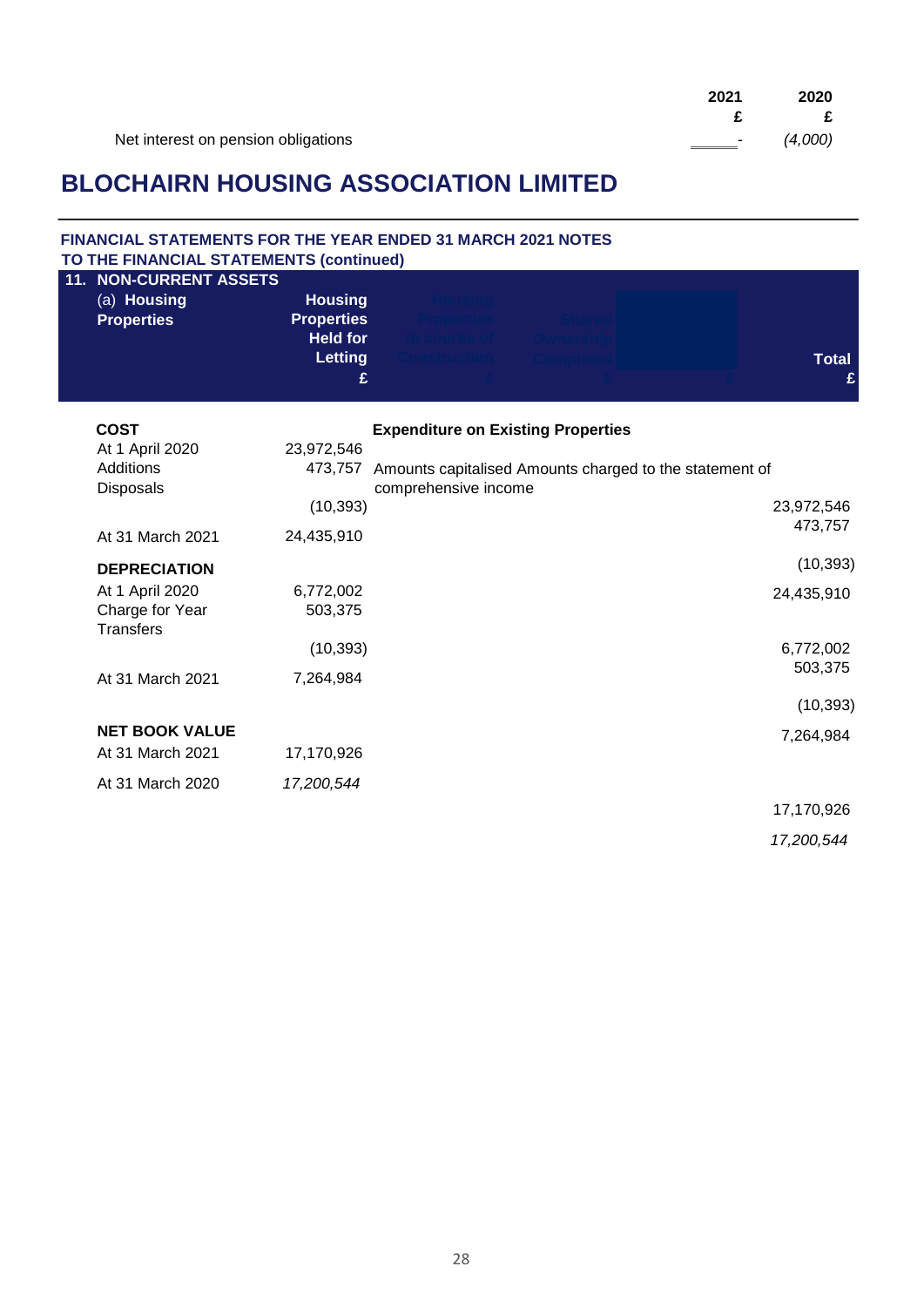|           |      | replacement |                | Improvement |   | replacement |         | Improvement |  |
|-----------|------|-------------|----------------|-------------|---|-------------|---------|-------------|--|
| Component | 2021 | Component   | 2020<br>22,221 | z,          | ۰ |             | 198,301 |             |  |
|           |      |             | 259,949        |             | ۰ | 236,107     |         |             |  |

All land and housing properties are heritable.

The Association's lenders have standard securities over housing property with a carrying value of £5,268,801 (2020 - £5,431,565)

|             | FINANCIAL STATEMENTS FOR THE YEAR END          |  |  |
|-------------|------------------------------------------------|--|--|
|             | <b>MARCH 2021 NOTES TO THE FINANCIAL STATE</b> |  |  |
| (continued) |                                                |  |  |

**11. NON CURRENT ASSETS (continued)**

|                                                                                    | <b>Office</b> | <b>Furniture</b>   |                            |              |
|------------------------------------------------------------------------------------|---------------|--------------------|----------------------------|--------------|
| (b) Other tangible assets Premises                                                 |               | &                  |                            | <b>Total</b> |
|                                                                                    | £             | <b>Equipment £</b> |                            |              |
| <b>COST</b><br>At 1 April 2020                                                     | 323,668       | 17,388             |                            | 341,056      |
| At 31 March 2021                                                                   | 323,668       | 17,388             |                            | 341,056      |
| <b>DEPRECIATION</b><br>At 1 April 2020<br>Charge for year                          | 58,258        | 15,508             |                            | 73,766       |
| At 31 March 2021                                                                   | 6,473         | 1,880              |                            | 8,353        |
| <b>NET BOOK VALUE</b><br>At 31 March 2021                                          | 64,731        | 17,388             |                            | 82,119       |
| At 31 March 2020                                                                   | 258,937       |                    |                            | 258,937      |
|                                                                                    | 265,410       | 1,880              |                            | 267,290      |
| <b>12. RECEIVABLES</b>                                                             |               |                    |                            |              |
| Gross arrears of rent and service<br>charges Less: Provision for doubtful<br>debts |               |                    | 2021<br>£17,957<br>(2,089) |              |
|                                                                                    |               |                    |                            | 2020         |
| Net arrears of rent and service charges<br>Other receivables                       |               |                    | 15,868                     | £<br>2,931   |
|                                                                                    |               |                    | 15,908                     | (2, 931)     |
|                                                                                    |               |                    | 31,776                     |              |
|                                                                                    |               |                    |                            | 24,185       |
|                                                                                    |               |                    | 2021                       |              |
| <b>13. CURRENT ASSET INVESTMENTS</b>                                               |               |                    | £                          |              |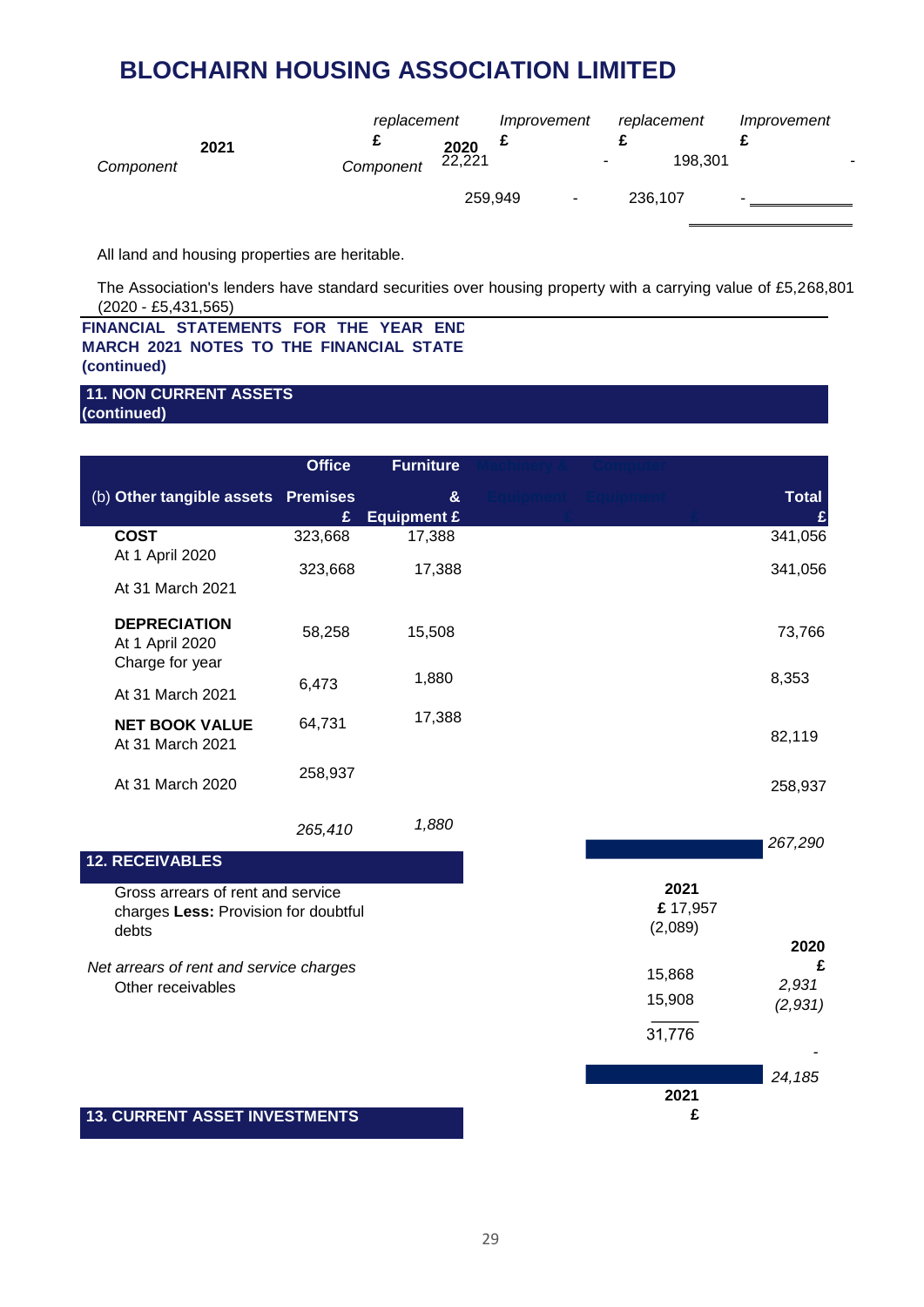| Short term deposits                  | 100,000     | 24,185  |
|--------------------------------------|-------------|---------|
|                                      |             |         |
|                                      |             | 2020    |
| <b>14. CASH AND CASH EQUIVALENTS</b> |             | £       |
|                                      |             | 100,000 |
|                                      | 2021        | 2020    |
|                                      | £           | £       |
| Cash at bank and in hand<br>4,479    | 2,413<br>88 | 1,06    |

30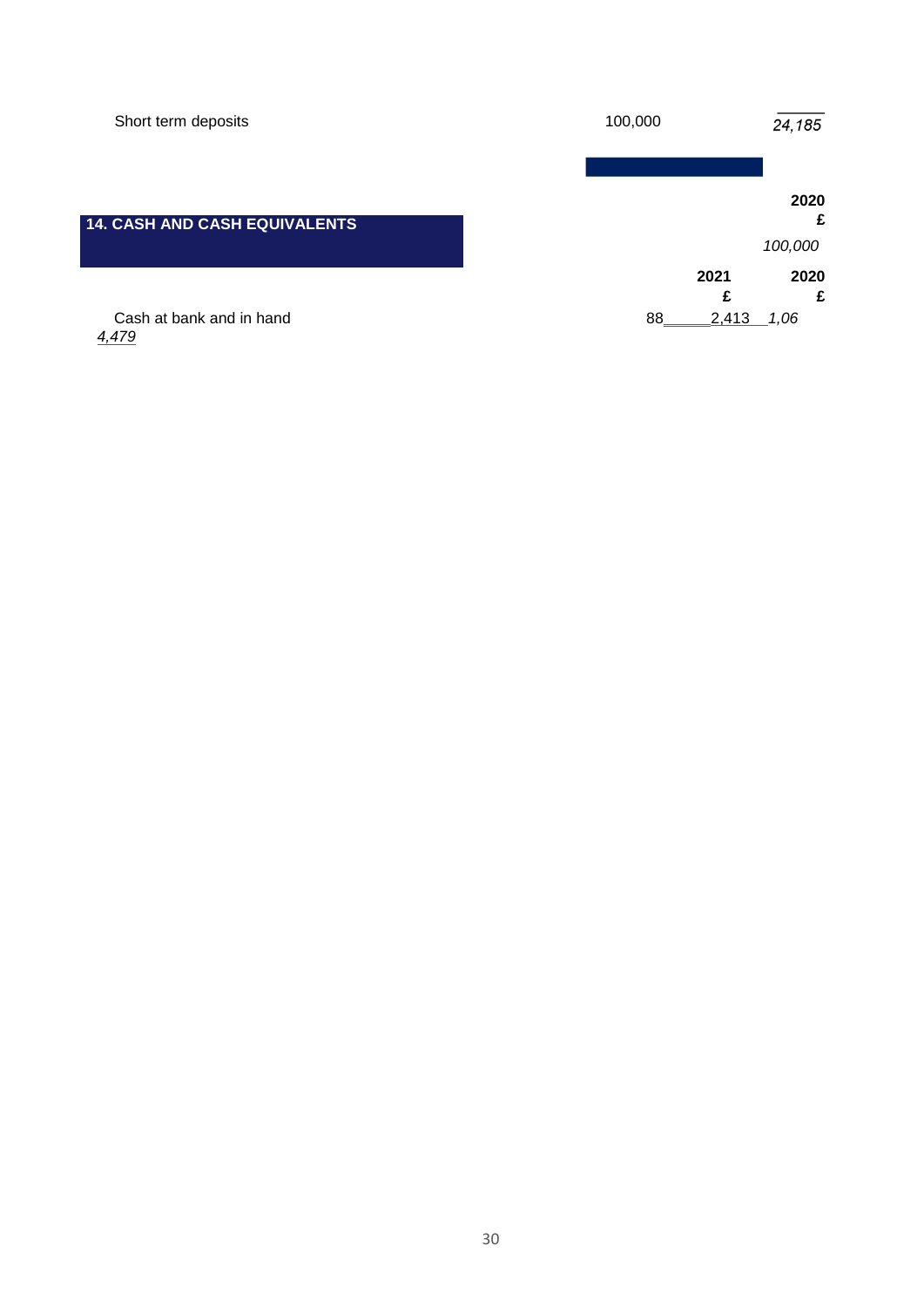### **FINANCIAL STATEMENTS FOR THE YEAR ENDED 31 MARCH 2021 NOTES TO THE FINANCIAL STATEMENTS (continued)**

| 2021<br>£<br><b>Bank loans</b><br>206,641<br>2,247<br>Trade payables<br>Rent received in advance<br>29,925<br>Other payables<br>957<br>Accruals and deferred income<br>33,648<br>273,418<br>44,726<br>137,501<br>16. PAYABLES: AMOUNTS FALLING DUE AFTER MORE THAN ONE YEAR<br>2021<br>£<br><b>Bank loans</b><br>5,241,962 | 2020<br>£ |
|----------------------------------------------------------------------------------------------------------------------------------------------------------------------------------------------------------------------------------------------------------------------------------------------------------------------------|-----------|
|                                                                                                                                                                                                                                                                                                                            |           |
|                                                                                                                                                                                                                                                                                                                            |           |
|                                                                                                                                                                                                                                                                                                                            | 49,899    |
|                                                                                                                                                                                                                                                                                                                            | 4,596     |
|                                                                                                                                                                                                                                                                                                                            | 29,925    |
|                                                                                                                                                                                                                                                                                                                            | 8,355     |
|                                                                                                                                                                                                                                                                                                                            |           |
|                                                                                                                                                                                                                                                                                                                            |           |
|                                                                                                                                                                                                                                                                                                                            |           |
|                                                                                                                                                                                                                                                                                                                            |           |
|                                                                                                                                                                                                                                                                                                                            | 2020      |
|                                                                                                                                                                                                                                                                                                                            | £         |
|                                                                                                                                                                                                                                                                                                                            | 5,442,535 |
| 5,241,962<br>5,442,535                                                                                                                                                                                                                                                                                                     |           |
| <b>17 DERT ANAI VSIS, RORROWINGS</b>                                                                                                                                                                                                                                                                                       |           |

| TI. DEDI ANAETSIS - DONNOVINGS                            |           |           |
|-----------------------------------------------------------|-----------|-----------|
|                                                           | 2021      | 2020      |
|                                                           | £         |           |
| <b>Bank Loans</b>                                         |           |           |
| Amounts due within one year                               | 206,641   | 49,899    |
| Amounts due in one year or more but less than two years   | 205,033   | 200,675   |
| Amounts due in two years or more but less than five years | 641,896   | 628,255   |
| Amounts due in more than five years                       | 4,395,033 | 4,613,605 |
|                                                           | 5,448,603 |           |
|                                                           |           | 5,492,434 |

The Association has a number of bank loans the principal terms of which are as follows:

|                  | Number of<br><b>Properties</b> | <i><b>Effective</b></i><br><i><b>Interest</b></i> | <b>Maturity Variable or</b> |
|------------------|--------------------------------|---------------------------------------------------|-----------------------------|
| Lender           | <b>Secured</b>                 | Rate                                              | (Year) Fixed                |
| Unity Trust Bank | 127                            | $2.1\%$                                           | 2042 Variable               |

### **FINANCIAL STATEMENTS FOR THE YEAR ENDED 31 MARCH 2021 NOTES TO THE FINANCIAL STATEMENTS (continued)**

# **18. RETIREMENT BENEFIT OBLIGATIONS**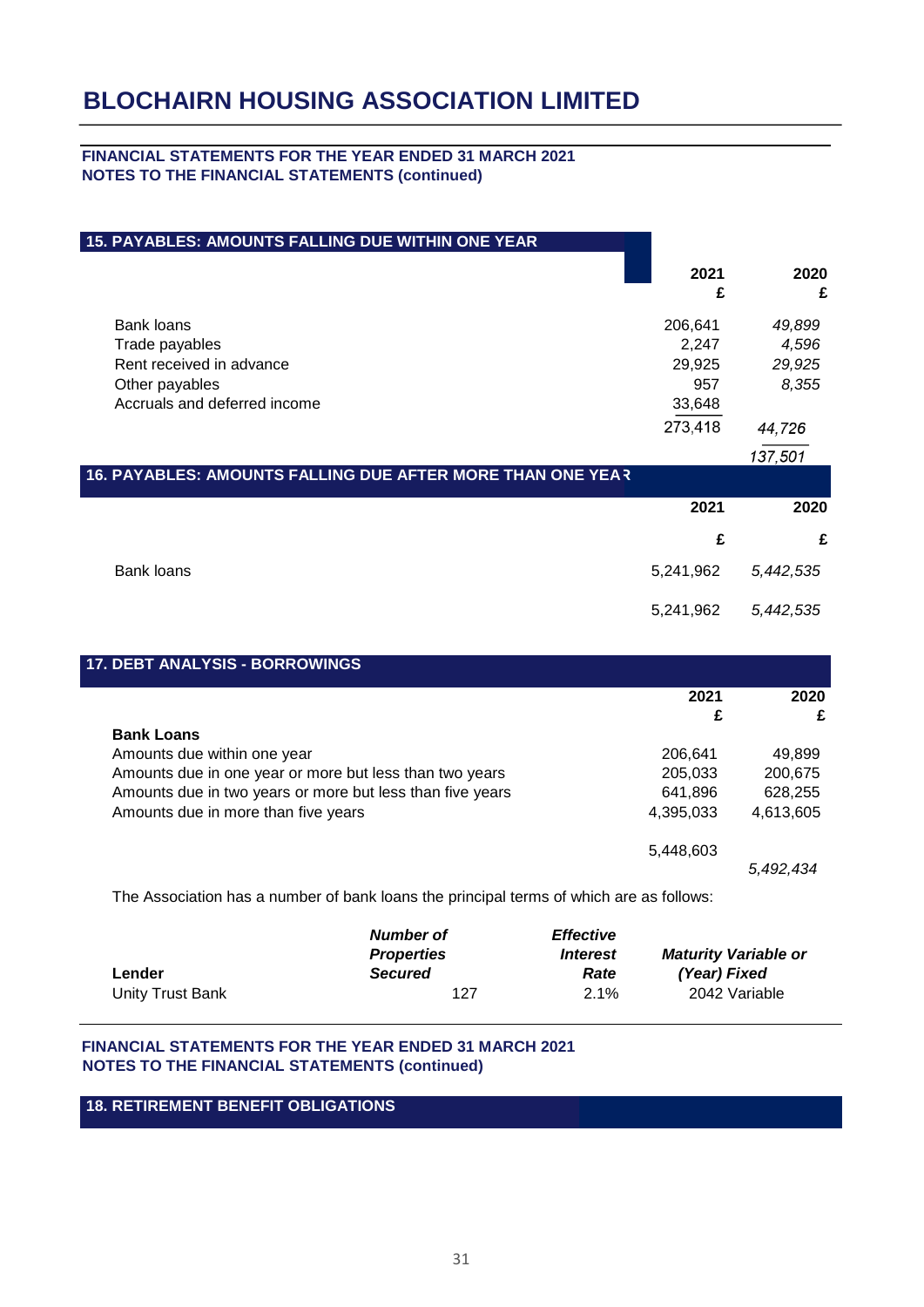### **Scottish Housing Association Pension Scheme**

Blochairn Housing Association Limited participates in the Scottish Housing Association Pension Scheme (the Scheme), a multi-employer scheme which provides benefits to some 150 non-associated employers. The Scheme is a defined benefit scheme in the UK.

The scheme is subject to the funding legislation outlined in the Pensions Act 2004 which came into force on 30 December 2005. This, together with documents issued by the Pensions Regulator and Technical Actuarial Standards issued by the Financial Reporting Council, set out the framework for funding defined benefit occupational pensions schemes in the UK.

The last valuation of the Scheme was performed as at 30 September 2018 by a professionally qualified actuary using the Projected Unit Credit method. The market value of the Scheme's assets at the valuation date was £877m. The valuation revealed a shortfall of assets compared with the value of liabilities of £121m (equivalent to a past service funding level of 89%). A recovery plan is in place to eliminate the past service deficit which runs to 28 February 2022.

The Scheme operates on a 'last man standing' basis, meaning that in the event of an employer withdrawing from the Scheme and being unable to pay its share of the debt on withdrawal, then the liability of the withdrawing employer is reapportioned amongst the remaining employer. Therefore in certain circumstances the Association may become liable for the obligations of a third party.

#### **Present values of defined benefit obligation, fair value of assets and defined benefit asset / (liability)**

|                                                      | 2021      | 2020      |  |
|------------------------------------------------------|-----------|-----------|--|
|                                                      | £         | £         |  |
| Fair value of plan assets                            | 1,371,000 | 1,227,000 |  |
| Present value of defined benefit obligation          | 1,535,000 | 1,256,000 |  |
| Surplus / (deficit) in plan                          | (164,000) | (29,000)  |  |
| Defined benefit asset / (liability) to be recognised | (164,000) | (29.000)  |  |

# **FINANCIAL STATEMENTS FOR THE YEAR ENDED 31 MARCH 2021 NOTES TO THE FINANCIAL STATEMENTS (continued)**

### **18. RETIREMENT BENEFIT OBLIGATIONS (continued)**

**Scottish Housing Association Pension Scheme (continued.)**

### **Reconciliation of opening and closing balances of the defined benefit obligation**

|                                                                    | 2021      |           |
|--------------------------------------------------------------------|-----------|-----------|
|                                                                    |           | £         |
| Defined benefit obligation at the start of period                  | 1.256.000 | 1.356.000 |
| Expenses                                                           | 1.000     | 1.000     |
| Interest expense                                                   | 29,000    | 31,000    |
| Actuarial losses (gains) due to scheme experience                  | 18,000    | 27,000    |
| Actuarial losses (gains) due to changes in demographic assumptions | ۰         | (8,000)   |
| Actuarial losses (gains) due to changes in financial assumptions   | 271.000   | (143,000) |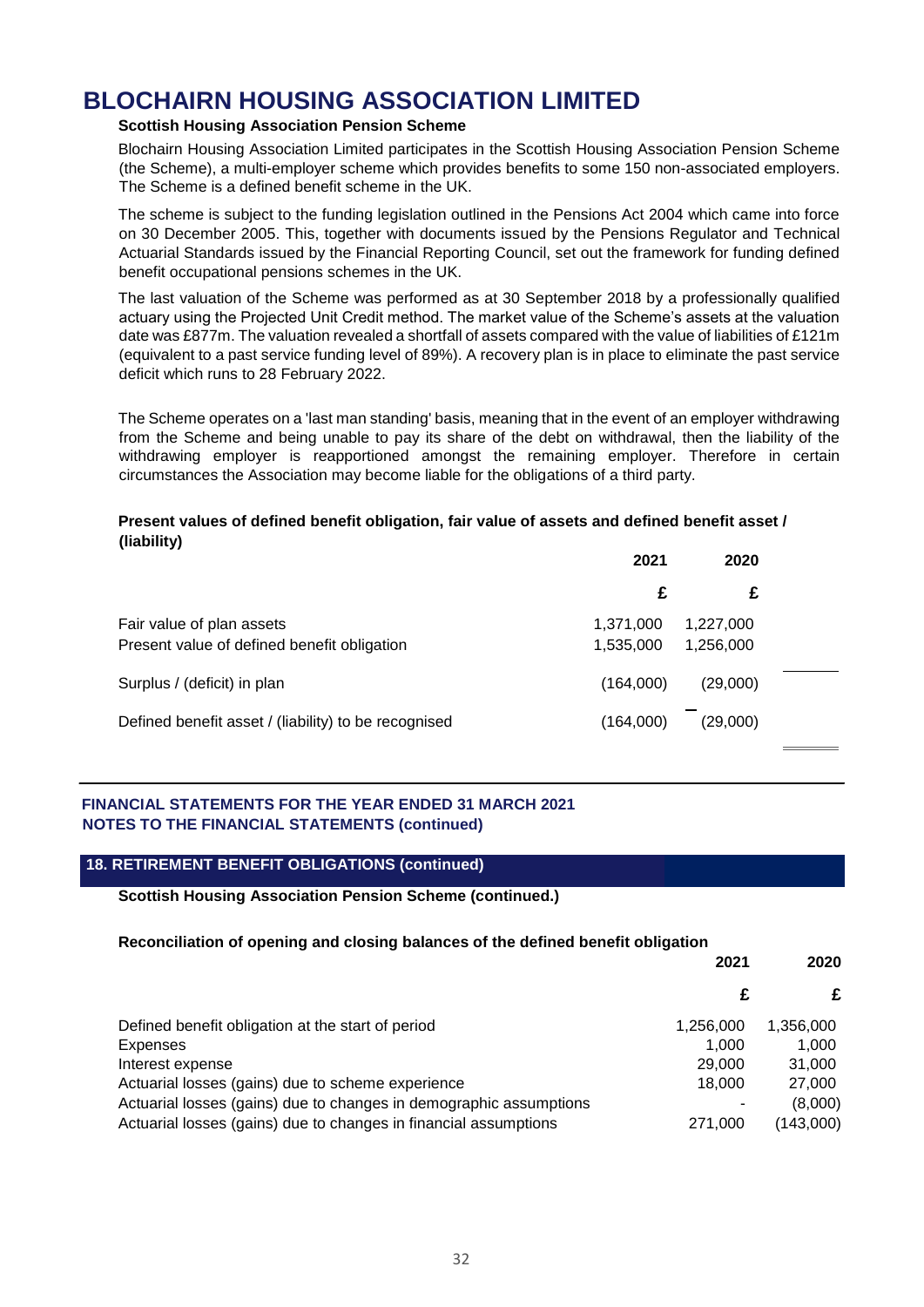Benefits paid and expenses

#### **Reconciliation of opening and closing balances of the fair value of plan assets**

|                                                                             | 2021                  | 2020                 |
|-----------------------------------------------------------------------------|-----------------------|----------------------|
|                                                                             | £                     | £                    |
| Fair value of plan assets at start of period                                | 1,227,000             | 1,158,000            |
| Interest income                                                             | 29,000                | 27,000               |
| Experience on plan assets (excluding amounts included in interest income) - |                       |                      |
| gain (loss)                                                                 | 117.000               | 13,000               |
| Contributions by the employer                                               | 38,000                | 37,000               |
| Benefits paid and expenses                                                  | (40,000)              | (8,000)              |
| Fair value of plan assets at the end of period                              | 1.371.000<br>(40,000) | 1.227.000<br>(8,000) |
| Defined benefit obligation at the end of period                             |                       |                      |
|                                                                             | 1,535,000             | 1,256,000            |

The actual return on the plan assets (including any changes in share of assets) over the period ended 31 March 2021 was £146,000.

 $\overline{a}$ 

### **FINANCIAL STATEMENTS FOR THE YEAR ENDED 31 MARCH 2021 NOTES TO THE FINANCIAL STATEMENTS (continued)**

# **18. RETIREMENT BENEFIT OBLIGATIONS (coninued)**

**Scottish Housing Association Pension Scheme (continued.)**

#### **Defined benefit costs recognised in the statement of comprehensive income**

|                                                                       | 2021       | 2020           |
|-----------------------------------------------------------------------|------------|----------------|
|                                                                       |            | £              |
| Expenses<br>Net interest expense                                      | 1.000<br>٠ | 1,000<br>4,000 |
| Defined benefit costs recognised in statement of comprehensive income | 1,000      | 5,000          |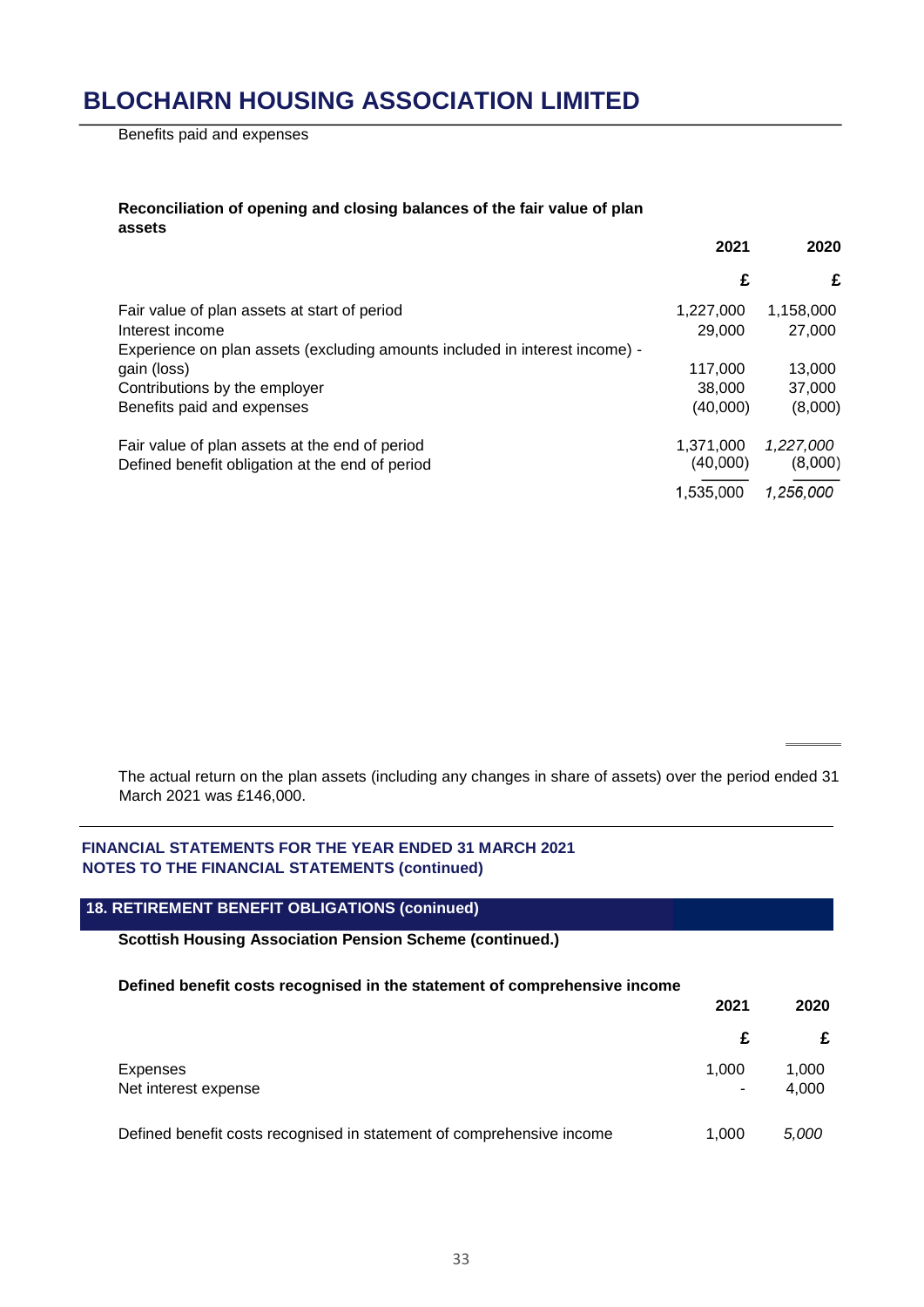| Defined benefit costs recognised in the other comprehensive income                                                                                 |           |          |
|----------------------------------------------------------------------------------------------------------------------------------------------------|-----------|----------|
|                                                                                                                                                    | 2021      | 2020     |
|                                                                                                                                                    | £         | £        |
| Experience on plan assets (excluding amounts included in interest income) -<br>gain /(loss)                                                        | 117,000   | 13,000   |
| Experience gains and losses arising on plan liabilities - gain /(loss)<br>Effects of changes in the demographic assumptions underlying the present | (18,000)  | (27,000) |
| value of the defined benefit obligations - gain /(loss)<br>Effects of changes in the financial assumptions underlying the present value of         |           | 8,000    |
| the defined benefit obligations - gain / (loss)                                                                                                    | (271,000) | 143,000  |
| Total actuarial gains and losses (before restriction due to some of the surplus<br>not being recognisable) - gain / (loss)                         | (172,000) | 137,000  |
| Total amount recognised in other comprehensive income - gain (loss)                                                                                | (172,000) | 137,000  |

**FINANCIAL STATEMENTS FOR THE YEAR ENDED 31 MARCH 2021 NOTES TO THE FINANCIAL STATEMENTS (continued) 18. RETIREMENT BENEFIT OBLIGATIONS (continued)**

| 21.5 |
|------|
| 23.4 |
| 22.8 |
|      |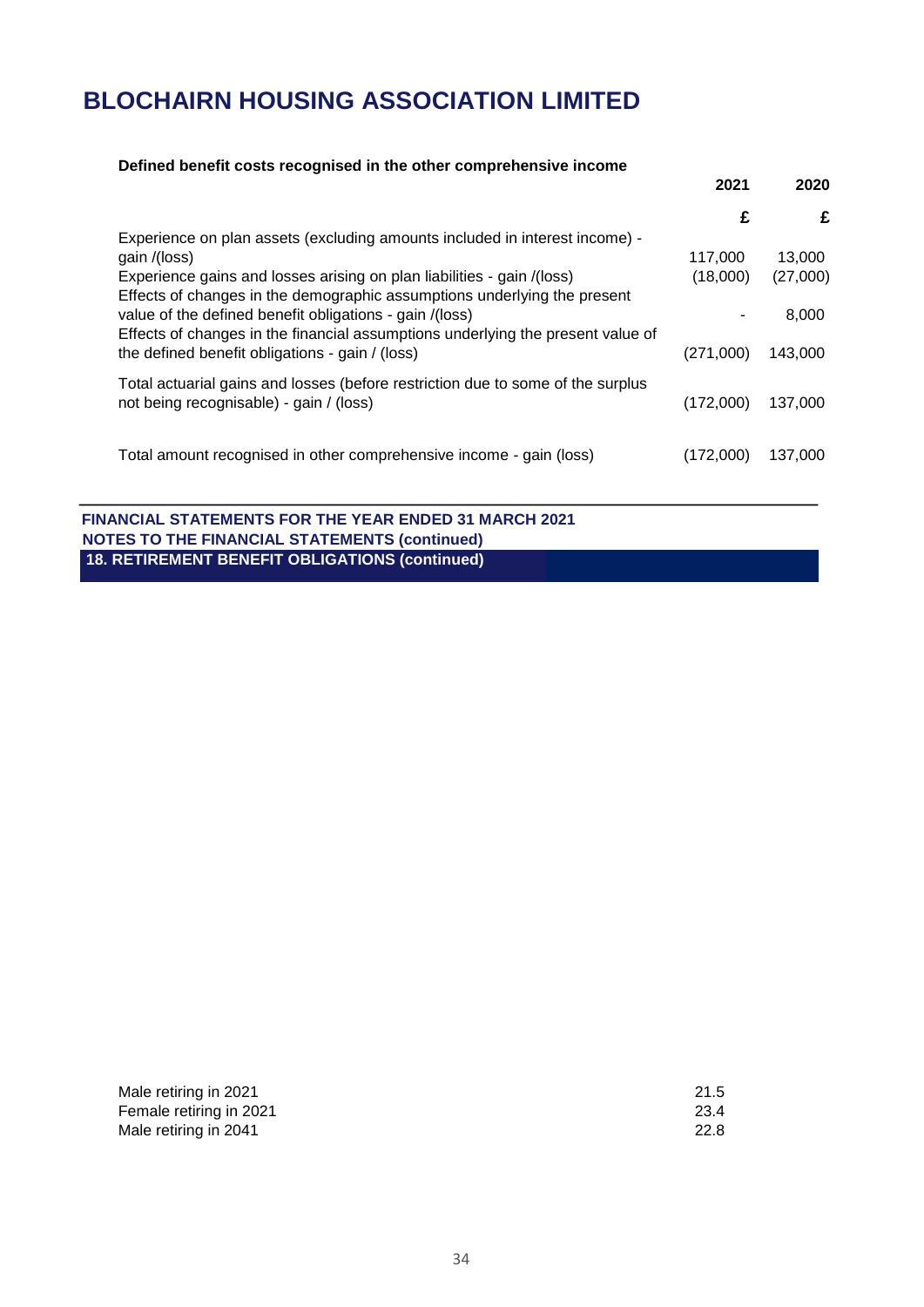| Female retiring in 2041                        |           |           | 25.0 Scottish  |
|------------------------------------------------|-----------|-----------|----------------|
|                                                |           |           | <b>Housing</b> |
| <b>Association Pension Scheme (continued.)</b> |           |           |                |
| <b>Assets</b>                                  | 2021      | 2020      | 2019           |
|                                                | £         | £         | £              |
| Absolute Return                                | 68,000    | 75,000    | 98,000         |
| <b>Alternative Risk Premia</b>                 | 55,000    | 98,000    | 65,000         |
| Corporate Bond Fund                            | 103,000   | 90,000    | 81,000         |
| <b>Credit Relative Value</b>                   | 40,000    | 30,000    | 20,000         |
| <b>Distressed Opportunities</b>                | 47,000    | 22,000    | 20,000         |
| <b>Emerging Markets Debt</b>                   | 55,000    | 44,000    | 37,000         |
| Fund of Hedge Funds                            |           |           | 3,000          |
| <b>Global Equity</b>                           | 212,000   | 169,000   | 186,000        |
| Infrastructure                                 | 77,000    | 72,000    | 49,000         |
| <b>Insurance-Linked Securities</b>             | 29,000    | 33,000    | 30,000         |
| <b>Liability Driven Investment</b>             | 329,000   | 323,000   | 412,000        |
| Long Lease Property                            | 32,000    | 30,000    | 14,000         |
| <b>Net Current Assets</b>                      | 10,000    | 9,000     | 1,000          |
| Over 15 Year Gilts                             | 1,000     | 16,000    | 30,000         |
| <b>Private Debt</b>                            | 32,000    | 24,000    | 15,000         |
| Property                                       | 25,000    | 23,000    | 23,000         |
| <b>Risk Sharing</b>                            | 49,000    | 39,000    | 34,000         |
| Secured Income                                 | 75,000    | 68,000    | 40,000         |
| Opportunistic Illiquid Credit                  | 35,000    | 30,000    |                |
| <b>Opportunistic Credit</b>                    | 37,000    |           |                |
| <b>Liquid Credit</b>                           | 24,000    | 32,000    |                |
| <b>High Yield</b>                              | 36,000    |           |                |
| Total assets<br>1,158,000                      | 1,371,000 | 1,227,000 |                |

None of the fair values of the assets shown above include any direct investment in the Association's own financial instruments or any property occupied by, or other assets used by the Association. **Key Assumptions**

|                                                             | 2021                           | 2020                           | 2019                           |
|-------------------------------------------------------------|--------------------------------|--------------------------------|--------------------------------|
| Discount Rate                                               | 2.2%                           | 2.4%                           | 2.3%                           |
| Inflation (RPI)                                             | $3.3\%$                        | 2.6%                           | 3.3%                           |
| Inflation (CPI)                                             | 2.9%                           | 1.6%                           | 2.3%                           |
| <b>Salary Growth</b>                                        | 3.9%                           | 2.6%                           | 3.3%                           |
| Allowance for commutation of pension for cash at retirement | 75% of<br>maximum<br>allowance | 75% of<br>maximum<br>allowance | 75% of<br>maximum<br>allowance |

The mortality assumptions adopted at 31 March 2021 imply the following life expectancies:

**Life expectancy at age 65 years (years)**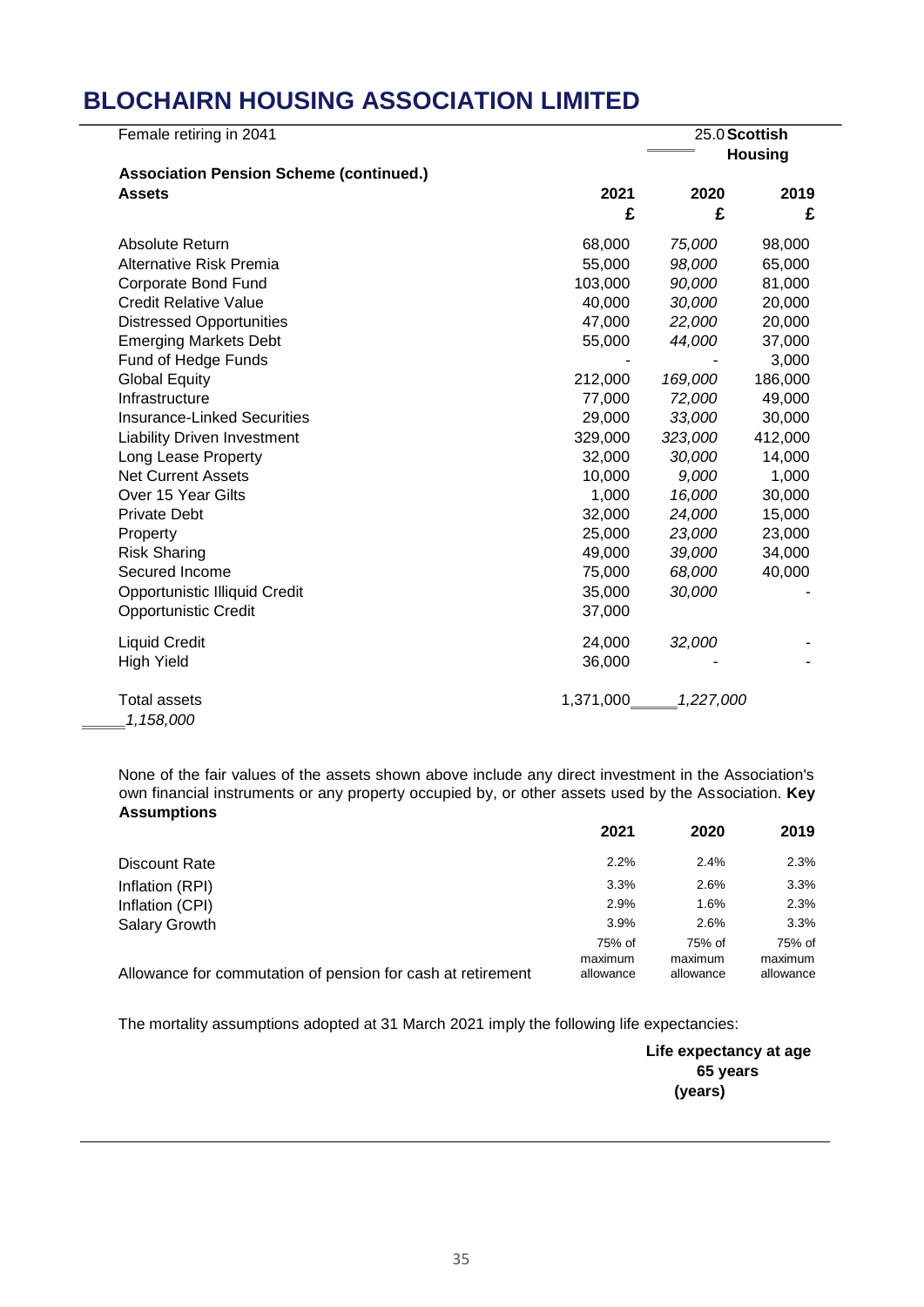### **FINANCIAL STATEMENTS FOR THE YEAR ENDED 31 MARCH 2021 NOTES TO THE FINANCIAL STATEMENTS (continued)**

| <b>19. DEFERRED INCOME</b>                                                                       |                                                       |                |                   |
|--------------------------------------------------------------------------------------------------|-------------------------------------------------------|----------------|-------------------|
|                                                                                                  | <b>Social</b><br><b>Housing</b><br><b>Grants</b><br>£ |                | <b>Total</b><br>£ |
| <b>Capital grants received</b>                                                                   |                                                       |                |                   |
| At 1 April 2020                                                                                  | 16,381,470                                            |                | 16,381,470        |
| At 31 March 2021                                                                                 | 16,381,470                                            |                | 16,381,470        |
| <b>Amortisation</b>                                                                              |                                                       |                |                   |
| At 1 April 2020                                                                                  | 6,191,604                                             |                | 6,191,604         |
| Amortisation in year                                                                             | 349,232                                               |                | 349,232           |
| At 31 March 2021                                                                                 | 6,540,836                                             |                | 6,540,836         |
| Net book value                                                                                   |                                                       |                |                   |
| At 31 March 2021                                                                                 | 9,840,634                                             |                | 9,840,634         |
| At 31 March 2020                                                                                 | 10,189,866                                            |                | 10,189,866        |
| This is expected to be released to the Statement of Comprehensive Income in the following years: |                                                       |                |                   |
|                                                                                                  |                                                       | 2021           | 2020              |
|                                                                                                  |                                                       | £              | £                 |
| Amounts due within one year                                                                      |                                                       | 349,231        | 349,231           |
| Amounts due in more than one year                                                                |                                                       | 9,491,403      |                   |
|                                                                                                  |                                                       | 9,840,634      | 9,840,635         |
|                                                                                                  |                                                       |                | 10,189,866        |
| <b>20. SHARE CAPITAL</b>                                                                         |                                                       |                |                   |
| Shares of £1 each, issued and fully paid                                                         |                                                       | 2021<br>£      | 2020<br>£         |
| At 1 April                                                                                       |                                                       | 100            | 105               |
| Issued in year                                                                                   |                                                       | $\overline{2}$ | 10                |
| Cancelled in year                                                                                |                                                       | (8)            | (15)              |
| At 31 March                                                                                      |                                                       | 94             | 100               |
| Each member of the Association holds one share of £1 in the Association. These shares carry no   |                                                       |                |                   |

rights to dividend or distributions on a winding up. When a shareholder ceases to be a member, that person's share is cancelled and the amount paid thereon becomes the property of the Association. Each member has a right to vote at members' meetings.

**FINANCIAL STATEMENTS FOR THE YEAR ENDED 31 MARCH 2021 NOTES TO THE FINANCIAL STATEMENTS (continued)**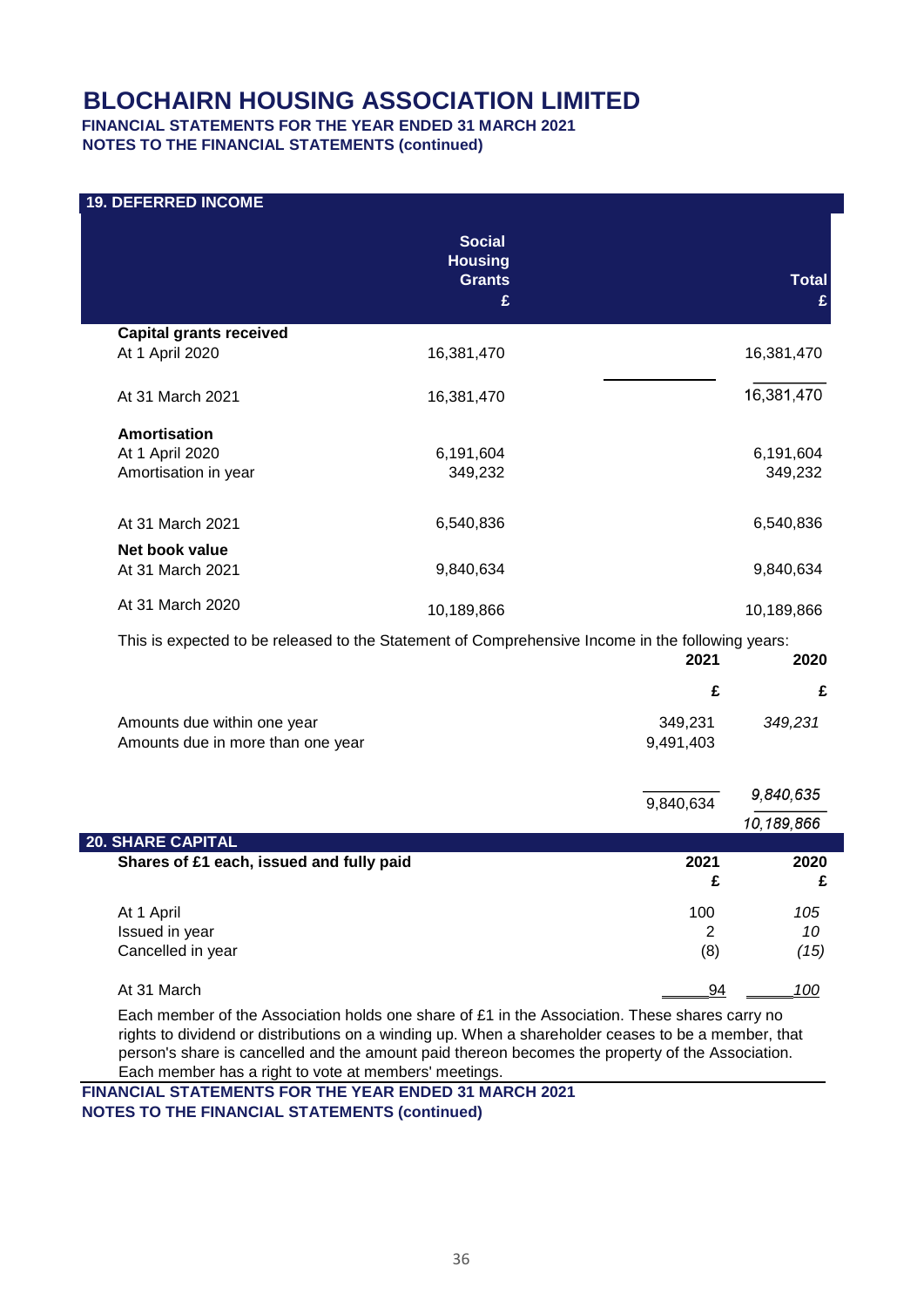| 21. CASH FLOWS                                                            |                               |                           |                     |                           |
|---------------------------------------------------------------------------|-------------------------------|---------------------------|---------------------|---------------------------|
| <b>Reconciliation of net cash flow to</b><br>movement in net debt         |                               |                           |                     |                           |
| Decrease in cash<br>Cashflow from change in net debt                      | £                             | 2021<br>£                 | £<br>(329, 487)     | 2020<br>£                 |
| Movement in net debt during the year<br>Net debt at 1 April               | (182,066)<br>43,831           |                           | 12,870              |                           |
| Net debt at 31 March                                                      |                               | (138, 235)<br>(4,327,955) |                     | (316, 617)<br>(4,011,338) |
|                                                                           |                               | (4, 466, 190)             |                     | (4, 327, 955)             |
| Analysis of changes in net debt                                           |                               |                           | <b>Other</b>        |                           |
|                                                                           |                               |                           |                     |                           |
| Cash and cash equivalents                                                 | At<br>01 April 2020 Cashflows |                           | <b>Changes</b><br>£ | At<br>31 March 2021       |
|                                                                           | £                             | £                         |                     |                           |
| Liquid resources                                                          | 1,064,479                     | (182,066)                 |                     | 882,413                   |
| Debt: Due within one year                                                 | 1,064,479                     | (182,066)                 |                     | 882,413                   |
| Due after more than one year                                              | 100,000                       |                           | (200, 573)          | 100,000                   |
| Net debt                                                                  | (49, 899)                     | 43,831                    | 200,573             | (206, 641)                |
|                                                                           | (5, 442, 535)                 |                           |                     | (5, 241, 962)             |
|                                                                           | (4, 327, 955)                 | (138, 235)                |                     | (4, 466, 190)             |
| 22. COMMITMENTS UNDER OPERATING LEASES                                    |                               |                           |                     |                           |
|                                                                           |                               |                           | 2021                | 2020                      |
| £ At the year end, the total minimum lease payments under non-cancellable |                               |                           |                     | £                         |

| Other                                                      |       |       |
|------------------------------------------------------------|-------|-------|
| Expiring in the next year                                  | 1.015 |       |
| Expiring later than one year and not later than five years | -     | 2,435 |
|                                                            |       | 1.015 |
|                                                            |       |       |

# **23. DETAILS OF ASSOCIATION**

The Association is a Registered Society registered with the Financial Conduct Authority and is domiciled in Scotland.

The Association's principal place of business is 1 Blochairn Road, Royston, Glasgow, G21 2ED.

The Association is a Registered Social Landlord and Scottish Charity that owns and manages social housing property in Blochairn, Glasgow.